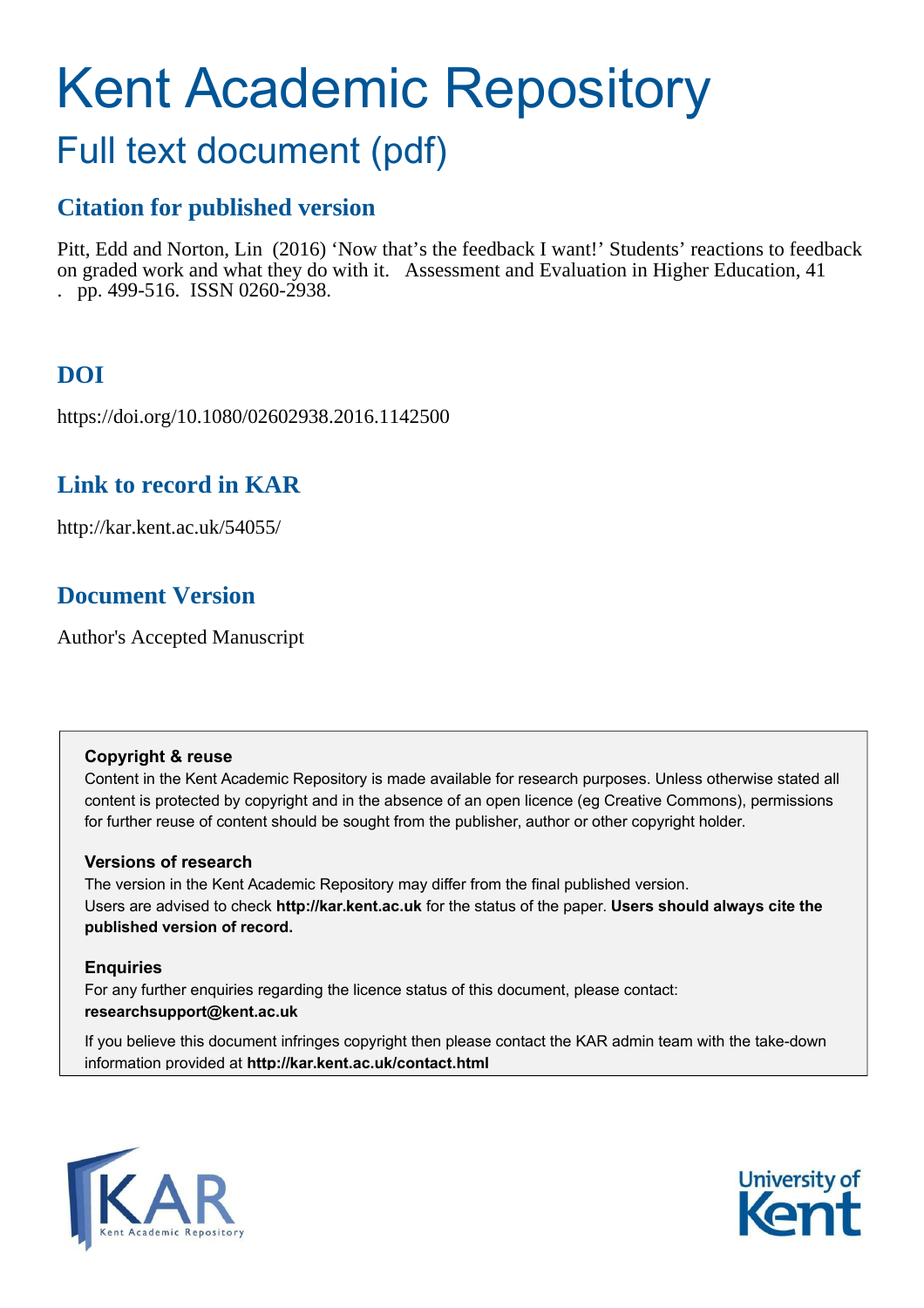### **'Now that's the feedback I want!' Students' reactions to feedback on graded work and what they do with it.**

Edd Pitt $^1$  & Lin Norton<sup>2</sup>

<sup>1</sup>Centre for the Study of Higher Education, University of Kent, UK. (Corresponding author e.pitt@kent.ac.uk.) Centre for the Study of Higher Education, University of Kent, Canterbury CT2 7NX

<sup>2</sup> Liverpool Hope University, UK.

#### **Abstract**

Since the introduction of the National Student Survey in 2005, like many other institutions, the university where this study took place has expended substantial effort in improving the quality of feedback to university students. However, despite much research, changes in pedagogical approaches and shifts in conceptual understanding related to feedback practice, assessment and feedback still receive the lowest satisfaction ratings in the NSS. Lecturers are discouraged when students fail to take note of their feedback or sometimes do not collect assignments that have been marked. Understanding why feedback is not always acted upon remains an important area for researchers. This paper reports on an in-depth interview study with 14 final year undergraduates reflecting on their perceptions of feedback written on marked assignments by selecting examples of what they considered to be 'good' and 'bad' work. Findings suggested that emotional reactions play a significant part in determining how students will act on the feedback they receive and the concept of 'emotional backwash' is introduced.

**Keywords:** Feedback, emotional effects of feedback, feedback motivation, students' responses to feedback, students' use of feedback.

#### **Introduction**

Recent National Student Survey results (NSS, 2015) reveal that assessment and feedback, although improving, are still lowest in terms of satisfaction of all the six groups of questions (73% satisfied). Although this is a high endorsement that most institutions would be happy with it is still lowest when compared with the other groups of questions that feature in the NSS. This coupled with increasing pressure upon lecturers to provide a 'quality learning experience' as well as respond to effects of market forces (Brown & Carasso, 2013), means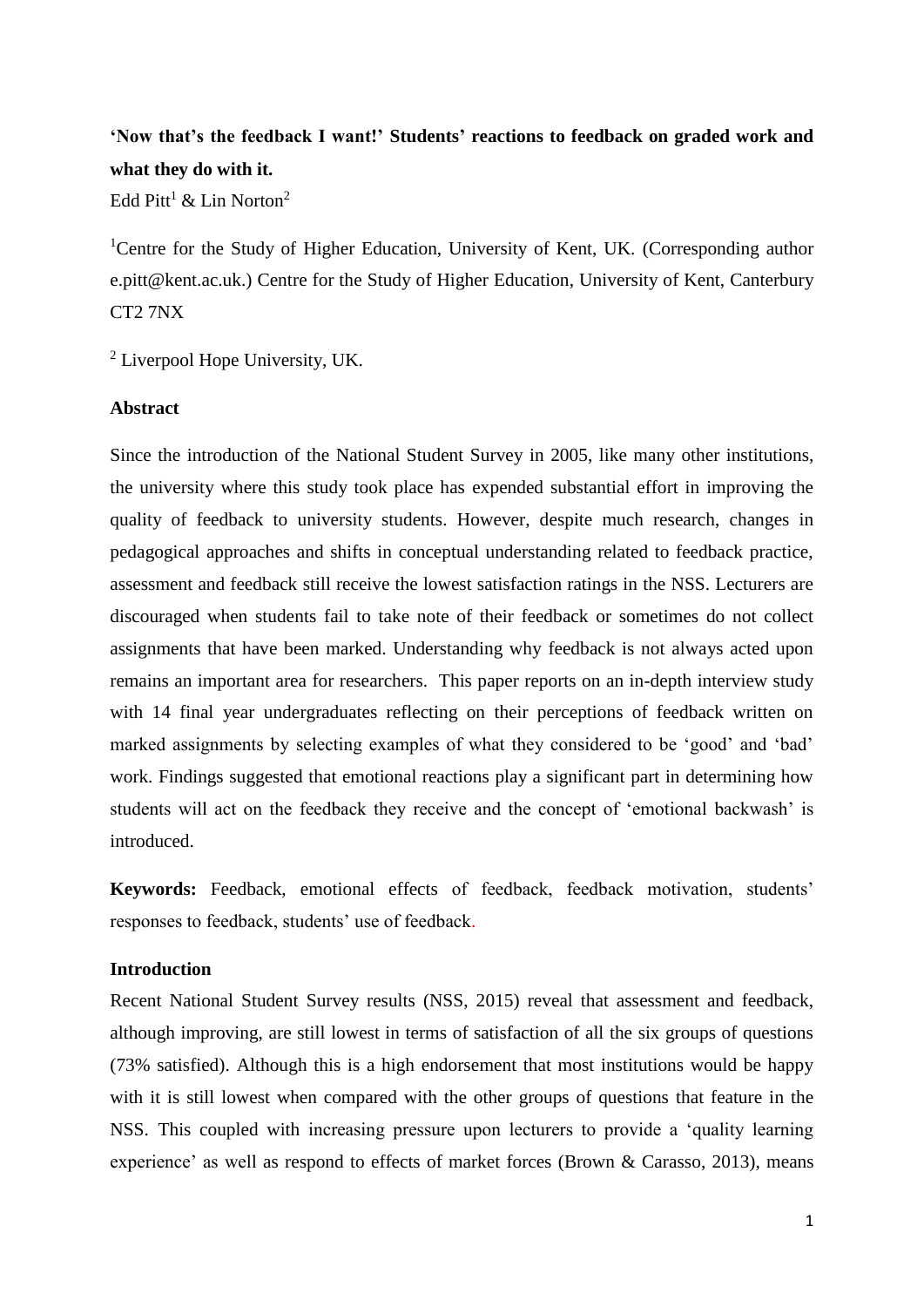that understanding the relationship between the feedback that is offered and its subsequent use by students, becomes even more important.

Feedback related research in recent years has indicated that lecturers view feedback as a useful learning tool (Maclellan, 2001; Carless, 2006). However a number of studies have suggested that the feedback students are receiving is doing little to improve their learning (Bailey & Garner, 2010; Sadler, 2010). Part of the difficulty arises from changes in thinking in recent years about what the exact purpose of feedback is, how students engage with feedback and how they use it to improve their future assessed work. A widely accepted view is that its purpose should be to help students close the gap between their actual performance and desired performance (Nicol & Macfarlane- Dick, 2006). However, Nicol (2010) has more recently argued that a growth in student numbers has meant that feedback comments appear detached from a supportive tutorial system, which once existed, and thus students have become dissatisfied with the feedback process. This issue of detachment and/or distance calls into question how students actually feel about the feedback they receive and indeed any opportunities they have for dialogue with their lecturers. How students react to feedback appears to involve a number of contributory factors such as their preferred types of feedback and what feedback they find to be motivational.

#### **Preferred types of feedback**

Currently, there is much in the literature about dialogic feedback (e.g. Ajawi & Boud, 2015; Crimmins et al, 2016) but students' preferences differ (Hepplestone & Chikwa, 2014) with some students favouring written comments only (Yang & Carless, 2013) and others appreciating a combination of written comments alongside one-to-one meetings with their lecturers (Blair & Mcginty 2012). One of the barriers to effective feedback in one-to-one's is explained by Poulus & Mahony (2008) who suggested that some students do not feel that they can interact with their lecturer due to their own confidence level and a lack of established relationship with their lecturer. Brockbank & McGill (1998) found that what many students want from the feedback process is to engage personally with the marker to discuss feedback rather than receive written comments alone. With rising student numbers and increased pressure on academics to produce high quality research this may not always be possible (Brown, 2007). However, if one is to agree with Higgins et al. (2001) who stated that a primary issue in higher education is how students understand feedback (how they make sense of it) and therefore how they make sense of their assessments, then clearly some form of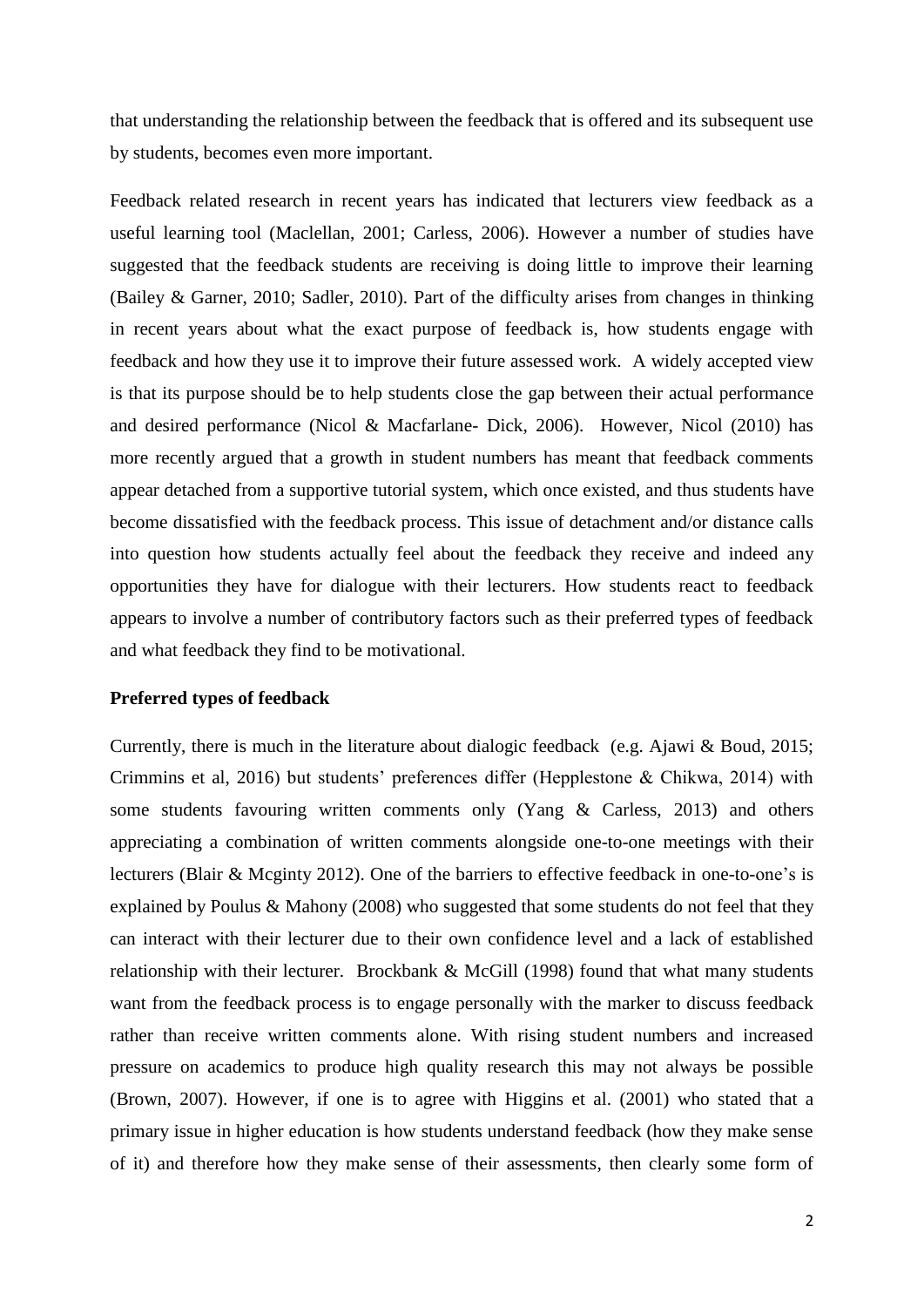personal engagement with students is necessary to ensure such goals are achieved. It could be argued that the students' understanding of the feedback received may provide a catalyst for their subsequent behaviour.

#### **Motivational feedback**

Early studies reported that students required and even requested positive feedback (Spinks, 1998). Generally the factors affecting a desire for positive feedback related to the increased motivation such instances promoted (Hyland, 1998). Motivational feedback is not without its inherent problems as some researchers have suggested that the feedback at times merely concentrates upon the content of the work rather than developmental areas designed to improve future assessment performance (Orsmond & Merry, 2011). Hyland & Hyland (2001) suggest that feedback is more effective if it includes both positive and negative comments, contending that the positive will increase the likelihood of students accepting the negative comments. The tone, construction and quantity of feedback have been discussed within the field; Lizzio, Wilson, Gilchrist & Gallois (2003) suggest that positive comments (those which offer encouragement) reinforce positive reactions as well as moderate the effect of negative comments. Within the literature there is a consensus that positive feedback is important to foster student learning (Hyland, 1998; Spinks, 1998). Research has suggested that many students prefer positive comments, which they seem to be able to identify easier than those suggesting negative connotations (Lipnevich & Smith, 2009). Negatively phrased feedback appears to cause some students, especially those who are already low in confidence, to react in a negative manner (Weaver, 2006; Poulos & Mahony, 2008). It does seem though that in order for students to benefit from any form of feedback, comments need to reflect elements of criticality (Holmes & Papageorgiou, 2009).

What the literature suggests is that because feedback is multifaceted in nature, an appreciation of more than one singular construct is needed in order to understand students' responses to the feedback they receive and their subsequent behaviour. In more recent years, an emergence of literature considering the impact emotions have upon learning is apparent. Nash, Crimmins & Oprescu (2015) have argued that students' academic motivation is reduced if they feel anxious or fearful. Such anxiety can intensify the student's already low self-efficacy resulting in academic paralysis (Nash et al, 2015). Furthermore the impact of grades upon emotions is reflected in the work of Kahu, Stephens, Leach & Zepke (2015) who suggest that student's grade expectations foster outcome emotions of pride or disappointment. Recent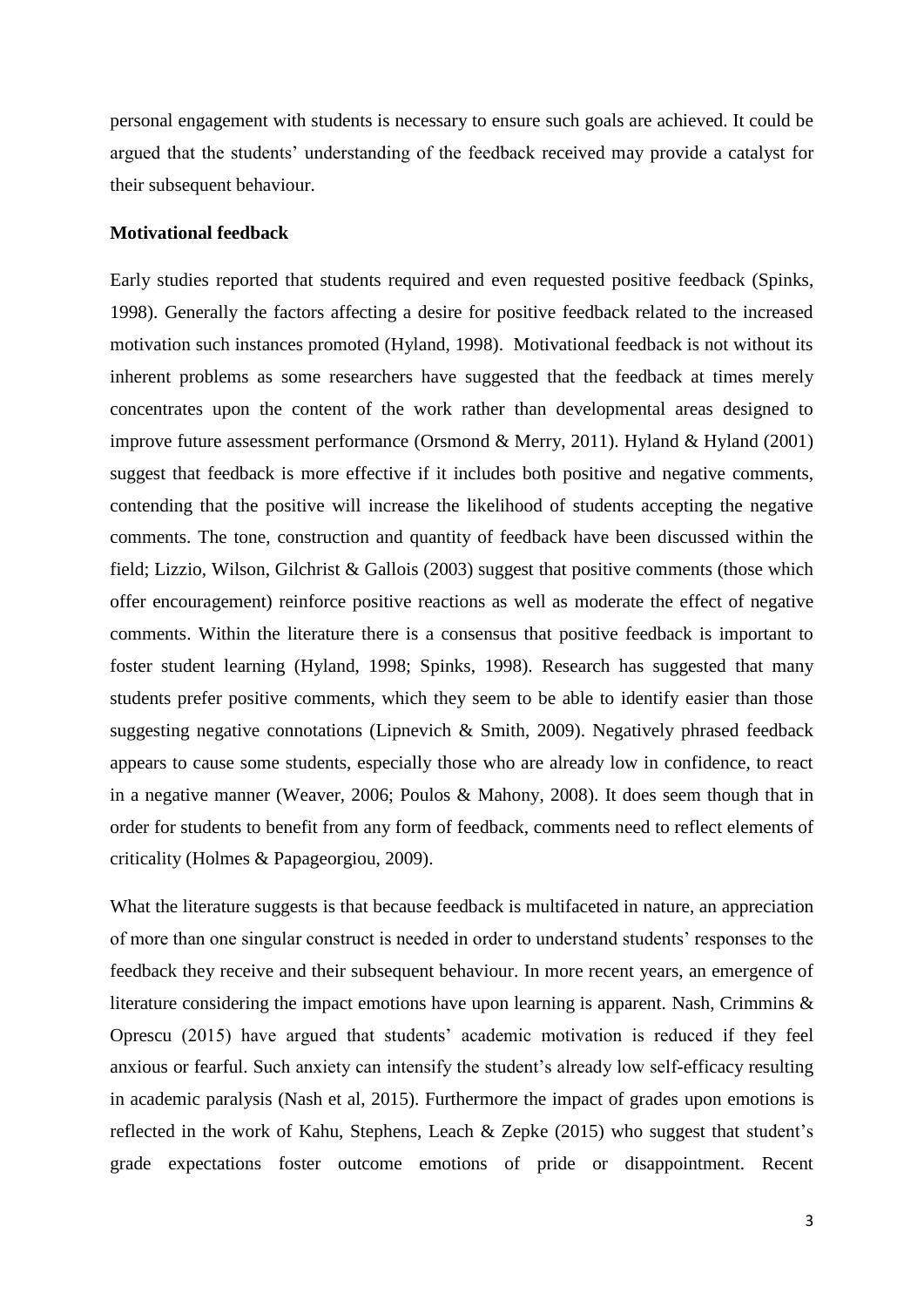considerations of emotions and learning seem to provide one explanation for the common perception of lecturers that students fail to act on feedback or just ignore it. In the study reported here, the primary concern related to how students process feedback and subsequently use it in their next assessment opportunity. In particular the focus was on the emotional nature of feedback in relation to motivation, self-confidence and subsequent effort in future assessments. The aim of the research was to analyse how undergraduate students experience and react to feedback given on marked assignments.

#### **Methodology**

Through the use of semi-structured interviews a range of undergraduate students were asked to discuss their experiences of 'good' and 'bad' work. Constructs identified within the literature review of this paper were explored in relation to how they manifest following students receiving their summative grade. In order to better understand how these constructs interact in relation to when students are performing well and not so well. The qualitative semi-structured interviews afforded the researcher the opportunity to seek clarification in relation to the students' experiences and more importantly discuss how these are inter-related.

#### **Participants**

Forty final year B.Sc. sport studies undergraduate students at a university in the North West of England were approached and offered an incentive to participate (£10 HMV voucher) in a one-to-one interview relating to their experiences of feedback. Fourteen final year students agreed to participate (7 males and 7 females aged between 20 and 21 years).

#### **Design & Procedure**

The students were interviewed over a three-month period. Students were provided with a detailed information sheet and all signed an informed consent form. Students were informed prior to the interview that their participation was entirely voluntary and they could withdraw at any time or if they wished at a later date withdraw their data from the study. All interviews were digitally recorded, subsequently transcribed verbatim and students were given pseudonyms to protect their identity. Full ethical approval was obtained from the University.

Students were asked to choose two samples of marked written work from their undergraduate degree to bring to the interview representing examples of assessments that they perceived as being 'good' and 'bad'. The work would act as a stimulus for discussion during the semistructure interview. Interestingly in deciding on what was good or bad, it quickly became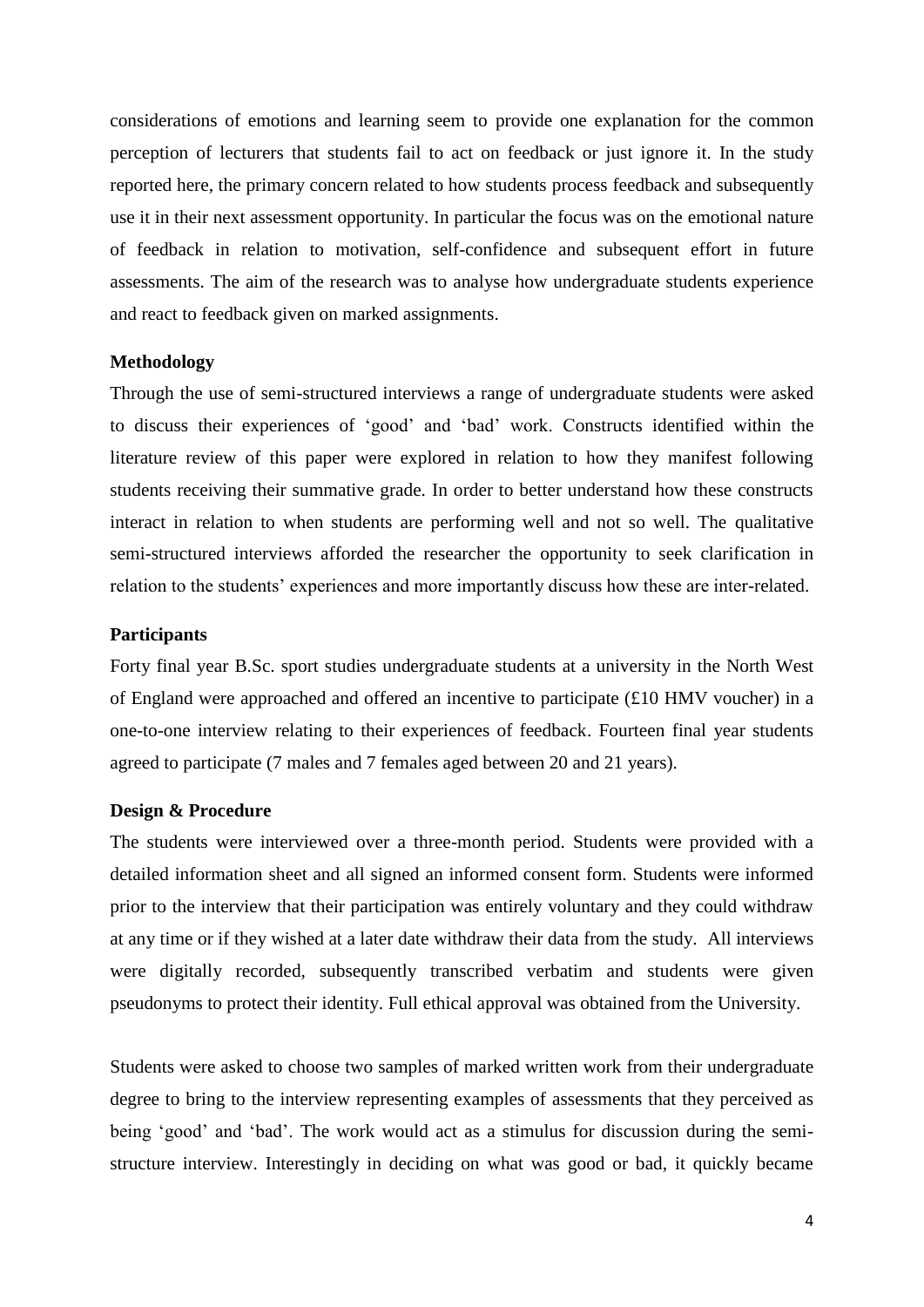apparent that each student had identified their 'own level' of performance, before submitting the assignment. As such, this determined their perception of what constituted good and bad when receiving their summative grade; for example if a student had expected to get a B and received a C grade from their lecturer, that would be perceived as bad whereas if they had expected to get a D and received a C that would be perceived as good. In other words students appeared to have their own measures of academic quality that does not always align with their lecturer's marking judgement.

The piece of work the student had identified as reflecting good work was chosen to begin the interview. Students were asked to summarise the feedback they received and interpret what the lecturer was asking them to do next time. Students were then asked three specific questions relating to how the feedback they received made them: i) feel, ii) react and iii) use it in their next assessment. The same questions were asked in relation to work they had identified as 'bad'.

#### **Analysis**

The interview transcripts yielded a large amount of data and were analysed using in-depth thematic analysis aligned to the recommendations of Braun and Clarke (2006). The researcher's prior theoretical understanding and knowledge of the literature base meant that the data were interpreted in an analyst driven manner (Braun and Clarke, 2006). This approach was taken in an attempt to explain interactions between constructs from the existing feedback related literature, which were discussed explicitly in the interviews. The researcher initially familiarised himself with the data by re-reading the transcripts. Patterns of meaning within the data at the individual interview level were identified and coded based upon terminology used in the existing literature. This process allowed the researcher to formulate ideas in relation to what the data meant and more importantly enabled him to see commonalities between participants. The coding was related to terminology used in the preexisting feedback literature. Subsequently the data was organised into 9 broad dimensions which again reflected language used in the pre-existing feedback literature. The term 'dimension' is used rather than 'theme' as it indicates greater inter-connectedness. These were called:

- 1. Motivation
- 2. Inter/Intrapersonal Focus
- 3. Effort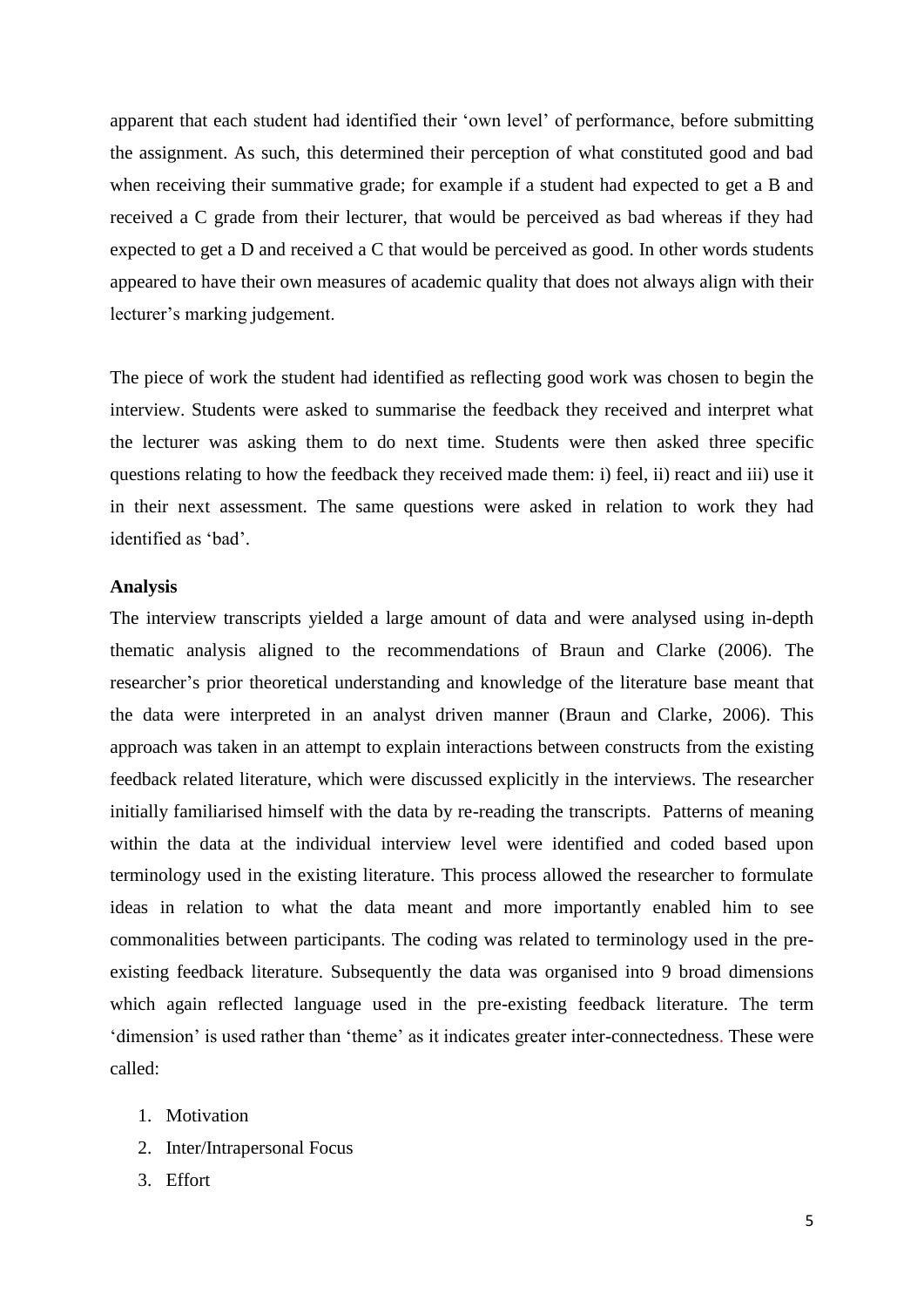- 4. Competence
- 5. Lecturer
- 6. Next assessment
- 7. Type of feedback
- 8. Confidence
- 9. Grades

Figure 1 below visually depicts the 9 dimensions in a wordle to demonstrate the comparative frequency of responses for each broad dimension. For example, it is clear that for this particular group of students, motivation seemed to be discussed more than confidence or grades.

#### [Insert Figure 1. Broad Dimensions Wordle here]

While we recognise that thematically analysing interviews into separate but inter-inked dimensions does not capture each student's idiosyncratic perspective, we have presented our findings in this way to demonstrate patterns and commonalities within our interviewees' experience. Accordingly the dimensions will now be presented in order of frequency by elaborating the second order themes and associated first order themes alongside a selection of participant responses to further understand how students respond to feedback.

#### **Motivation**

Overwhelmingly the most frequent utterance related to how feedback affected the student's desire and willingness to continue with their studies and engage with the feedback. The student's inner drive to behave in an adaptive or maladaptive manner interacted with their overall academic achievement goals. More specifically, the following three patterns of feedback and response were identified: motivational positive feedback (i.e. positively worded feedback which had a positive motivating effect); motivational negative feedback (i.e. negatively worded feedback which had a positive motivating effect); de-motivational negative feedback (i.e. negatively worded feedback which had a de-motivational effect). Positive feedback would be expected to be motivational, indeed there were no instances of demotivational positive feedback in the interviews, but what was interesting was how negative feedback was perceived, indicating how at times it actually had a positive motivational effect.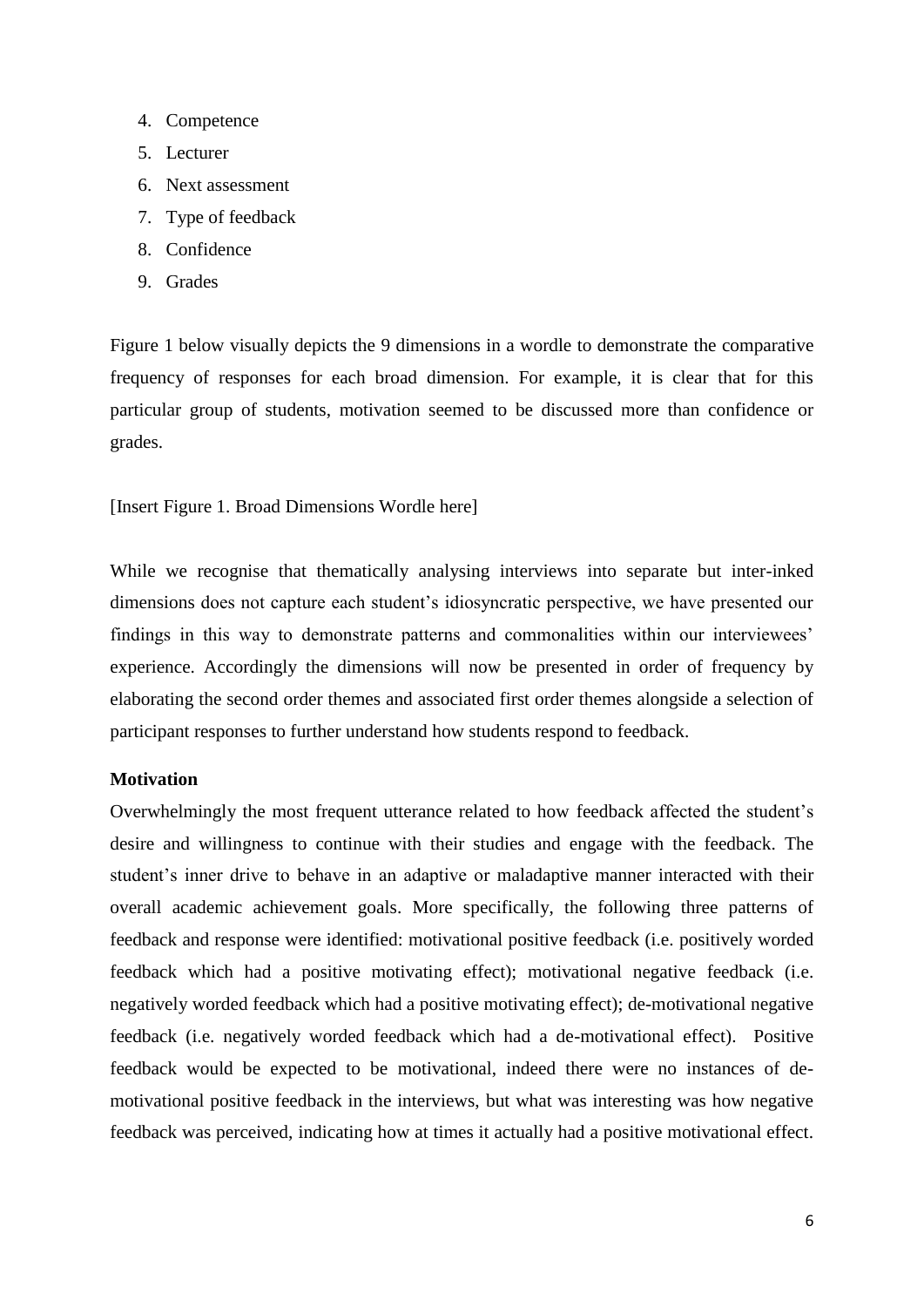This suggests that some students process what at first sight appears to be negative feedback by being motivated to do better:

> Kevin: "*Saying I didn't do so well makes me feel bad and spurs me*  onto wanting to get a better mark next time.*"*

> Simon: "The feedback that I got to some degree was better than the feedback from a good piece of work as it made me more determined to do a good piece of work in the next two pieces of assessment."

For these students at least, they were able to internally rationalise the feedback they received and interpret it in a positive manner by maintaining, and in some cases, increasing motivation. This would be the goal that most lecturers would hope for when giving negative feedback, but not all students react in the same way:

> Ciara: "If I get *back bad feedback I'm not motivated to do any work for that subject on what I've had the bad feedback on."*

> Jon: "If I see a negative comment I blank it out of my mind instead of *maybe looking over it and going right, that's what I needed to actually*  do. I try and block them, yeah, instead of looking at them and go right, *that's getting sorted and that's* getting improved".

Ciara and Jon both appear to find it difficult to process the feedback they receive in an adaptive manner. Ciara seems to experience debilitating motivation to the point whereby she withdraws from engaging in further work for that particular module, which may possibly be a case of cognitive bias (Tversky & Kahneman (1974) suggested that human beings use heuristics or short cuts when making judgments in uncertain situations when not all the evidence is there. Such short cuts can lead to systematic biases and errors in given situations). In Ciara's case there is an indication that her reaction is a pattern of behaviour and may well be an error of judgment at the time of receiving the grade, as from the interview it was clear that she does not normally get lower grades. In Jon's case, he seems to be self-aware but not adaptive to negative feedback. Interestingly neither student suggested that the feedback was overly negative, in fact Jon's comment suggests that he does realise the feedback is designed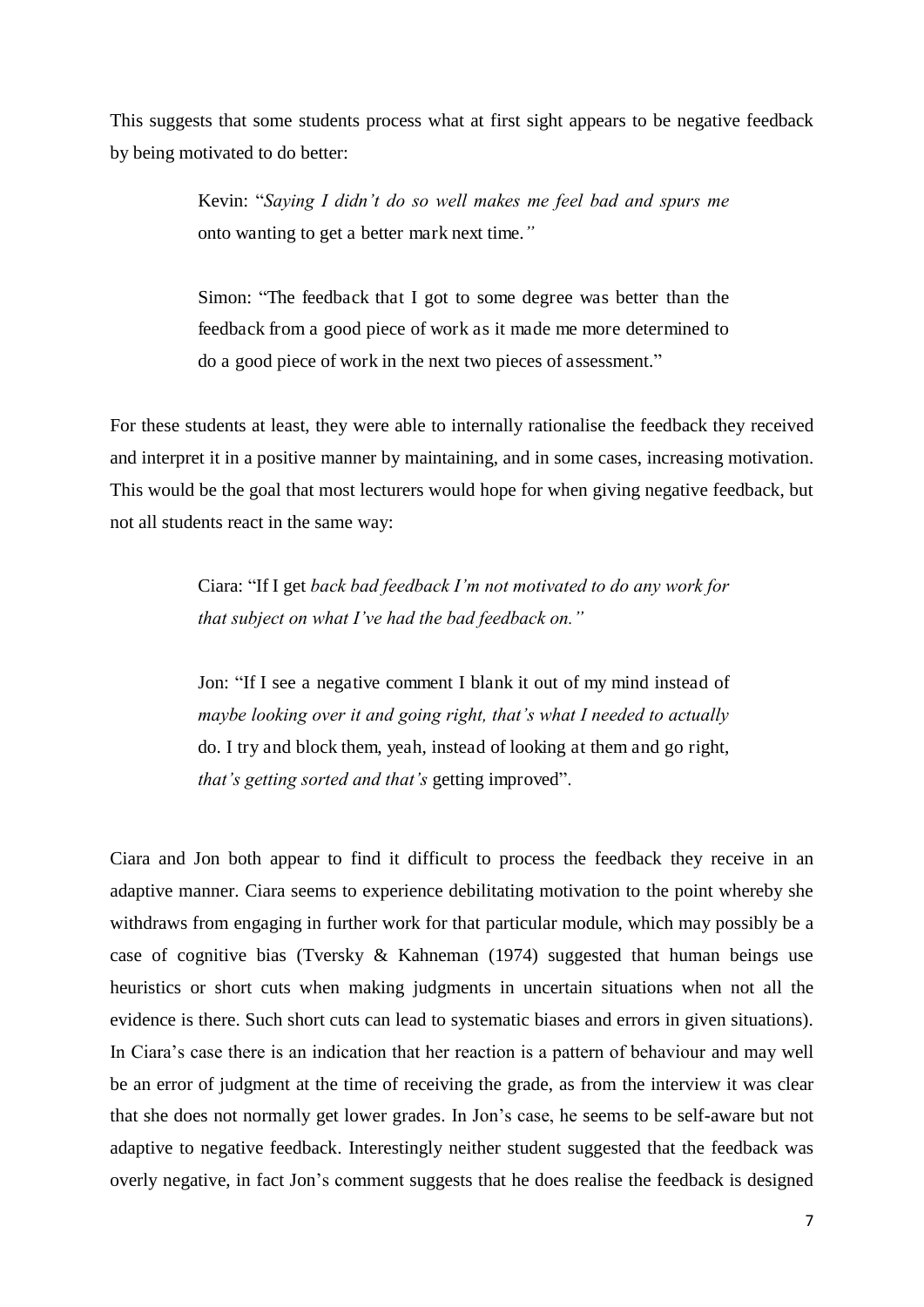to be helpful for his future performance. What seems to be dominating is their inability to positively process this.

The third pattern was as to be expected with students highlighting how receiving positive feedback improves their motivation; for some the power of positive feedback helped them to feel less negatively about their own abilities:

Jack: "It*'*s good motivation to know that I can write quite well."

Joseph: "*It boosted my motivation a lot because, like I said, I didn't*  really think I could do it."

Further, such feedback seemed to foster positive motivational feelings for the student's next assessment:

> Mark: "If *you get a good pat on the back it's like brilliant, you're*  doing well, go out and do some more."

> Jon: "From then it gave me a lot of motivation to do well in the last assignment we had for him."

The constructs identified in this motivation dimension suggest that the feedback does have a large effect upon the students in terms of their intentions, and hopefully their future assessment related behaviours.

#### **Inter and Intrapersonal Focus**

This dimension represents how some of the students reacted not only to the feedback they were given by the lecturer, but also whether or not they sought other information about how they were doing by comparing themselves to their peers (inter-personal) or ignored such comparisons (intra-personal). Students reported both positive and negative effects of an interpersonal focus in relation to competition:

> Lorna: "*It's kind of like a competition. I always want to do the best if*  not one of the best. *Because I'm very competitive so I a*lways want to be the best."

> Joseph: "I always want to be better than the guy sitting next to me in whatever I do."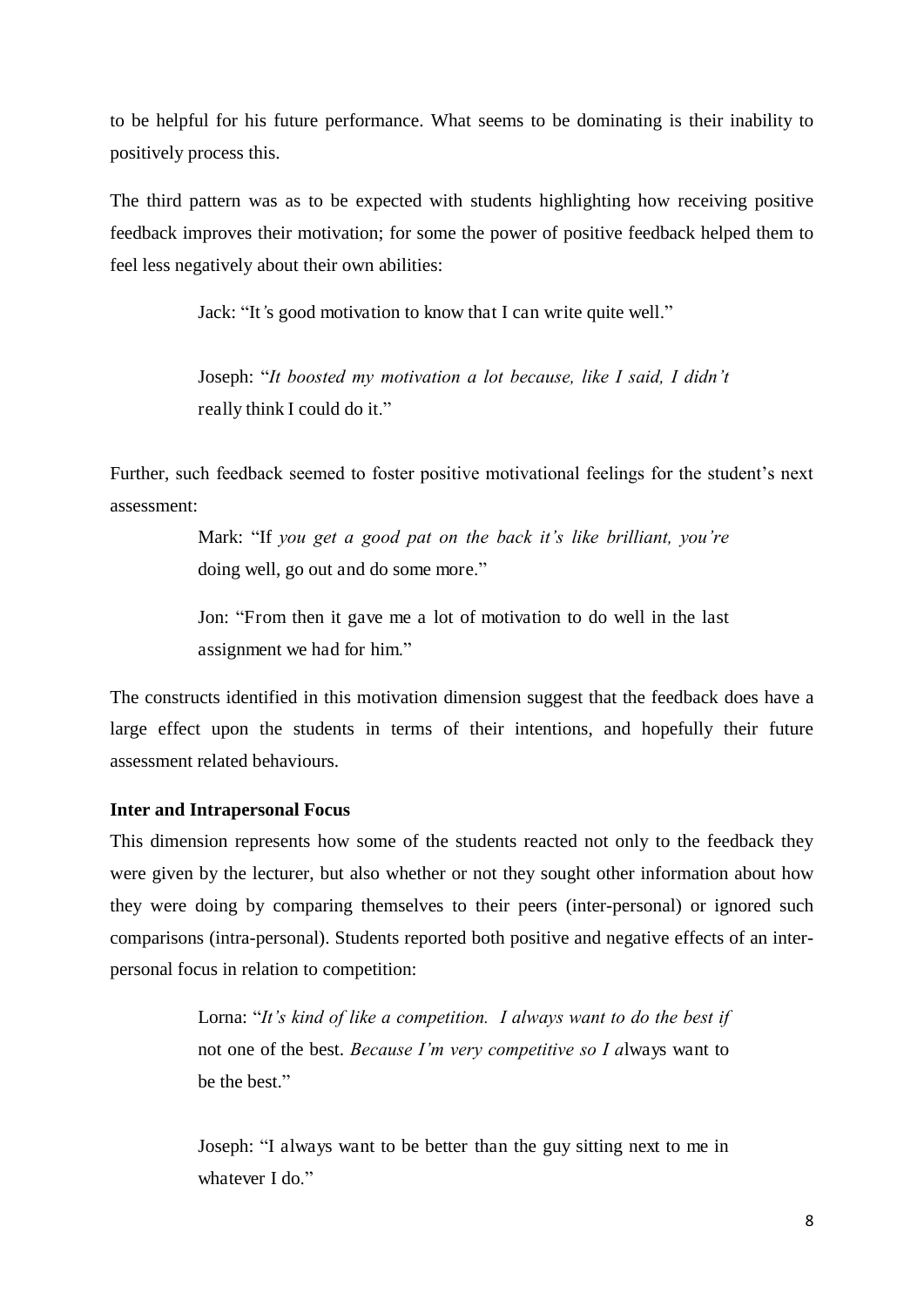The concept of competitiveness amongst the student population is an interesting dynamic to consider, but this may be a characteristic of the sample who were all Sports Studies students. Data protection means that students can, if they wish, not disclose their performance outcome to others. The students received their grades either via an online information portal or on the essay script itself. Therefore, what Lorna and Joseph are describing suggests they actively attempt to ascertain others' grades for comparison purposes. The work discussed by students in the interviews had been criterion marked (i.e. every student could receive maximum marks regardless of what other students achieved). Achieving a higher grade than another student does not directly benefit a student in terms of their final degree classification. It is perhaps the students' psychological need to perform better than others which affects their responses. This seems to be particularly the case for Lorna who also avoids inter-personal comparison when she is not doing well:

> Lorna: "… I say I always want to be the be*st, so if I don't do so well I*  kind of like shy away from others and not generally talk about it."

Lorna appears to have internally set herself an achievement level for each assessment and when this is not achieved (inferred as she is discussing work that she perceived as 'bad') her coping mechanism is initiated and withdraws from discussing the grades with significant others. This provides an insight into the thought processes the students interviewed were going through when making their decisions relating to what constituted 'good' and 'bad' work for them.

Intra-personal focus marginally featured suggesting that some of the students were not concerned with how they were doing in relation to significant others:

> Ciara: "I just *try and focus on my own work than other people. I'm not jealous, I'm glad they've done well*."

> Emma: "*As long as I've done good enough for me. I'm not really competitive that way. I don't mind when they get good scores*."

The students are talking about what they need to do for themselves not comparison with their peers as a competition. This dimension has again showed how very differently students react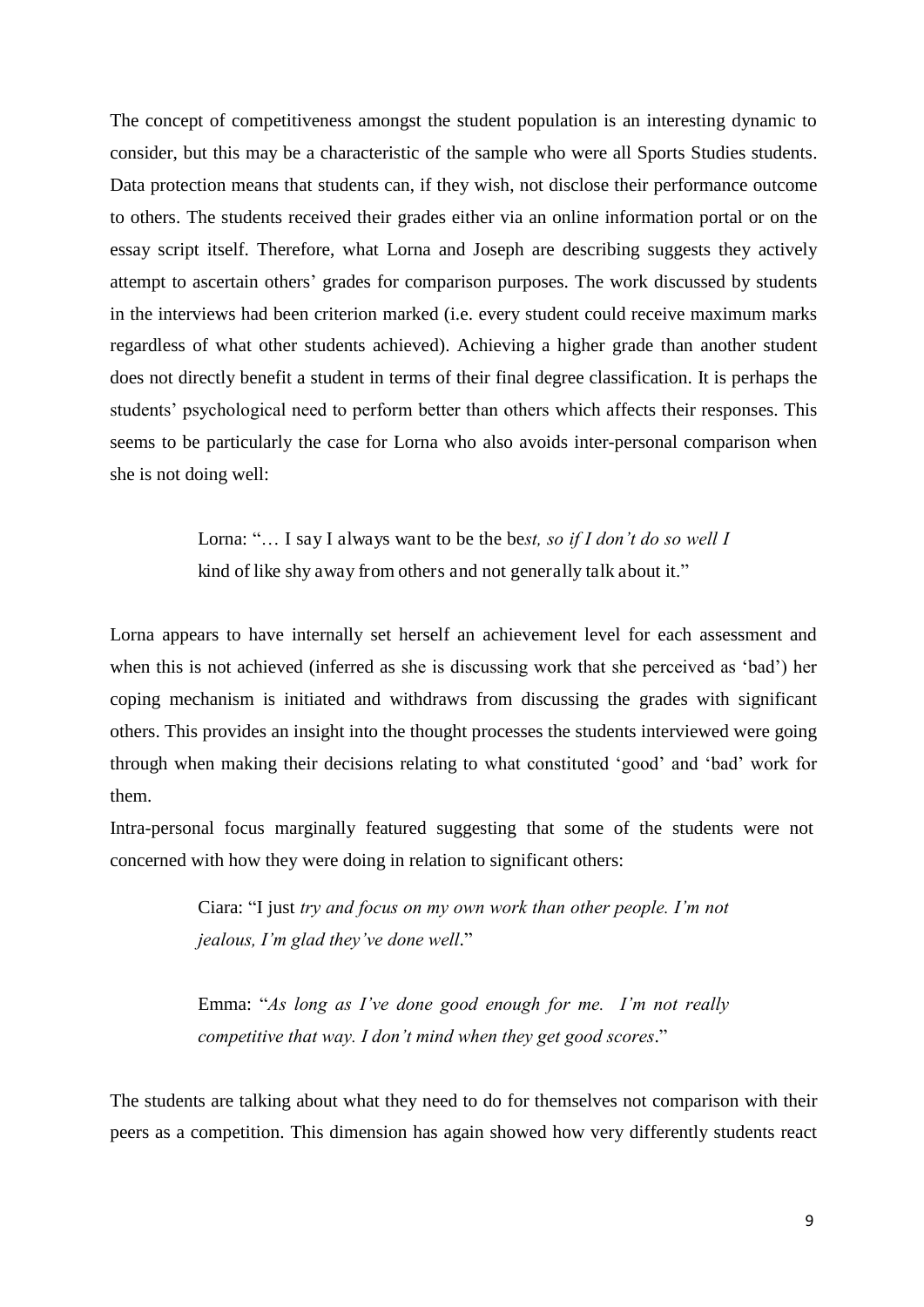to their feedback, suggesting that two types of students seem to co-exist within one cohort of students.

#### **Effort**

The dimension of effort is closely related to motivation, but it also tells us something important about self-regulation (Zimmerman, 1990). Students talked about expending high volumes of effort in relation to their subsequent performance outcome. The dimension overwhelmingly was represented by high effort utterances, and its effect upon the final outcome (i.e. successful outcome due to high deployment of effort, unsuccessful outcome despite high deployment of effort):

> Joseph: "I think obviously the more effort you put in sometimes the better grade you get."

> Sean: "*I think 'cause I've put a lot of effort in I'm quite happy to see that the effort I've put in has paid off in this one.* "

These comments were typical of most of the students interviewed but perhaps indicate that if effort was not rewarded, by improved grades, then how do students handle this disappointment? This is illustrated in the following remarks:

> Jon: "You do sort of feel like what a waste of time that was. *I don't*  know why I even bothered."

> Lynsey: "*Last year in psychology I did a lot of work in it and I didn't get the mark that I was looking for…. I might put all the effort into it*  and it might not be great."

Jon and Lynsey describe their disappointment at not achieving the grade they had hoped for despite their high effort expenditure. Jon's response is negative, suggesting his effort expenditure was a waste of time. However Lynsey does seem to demonstrate a level of appreciation that perhaps at times effort does not always equate to success. Effort is a complex issue, with the level of expenditure and outcome that the student is expecting, as the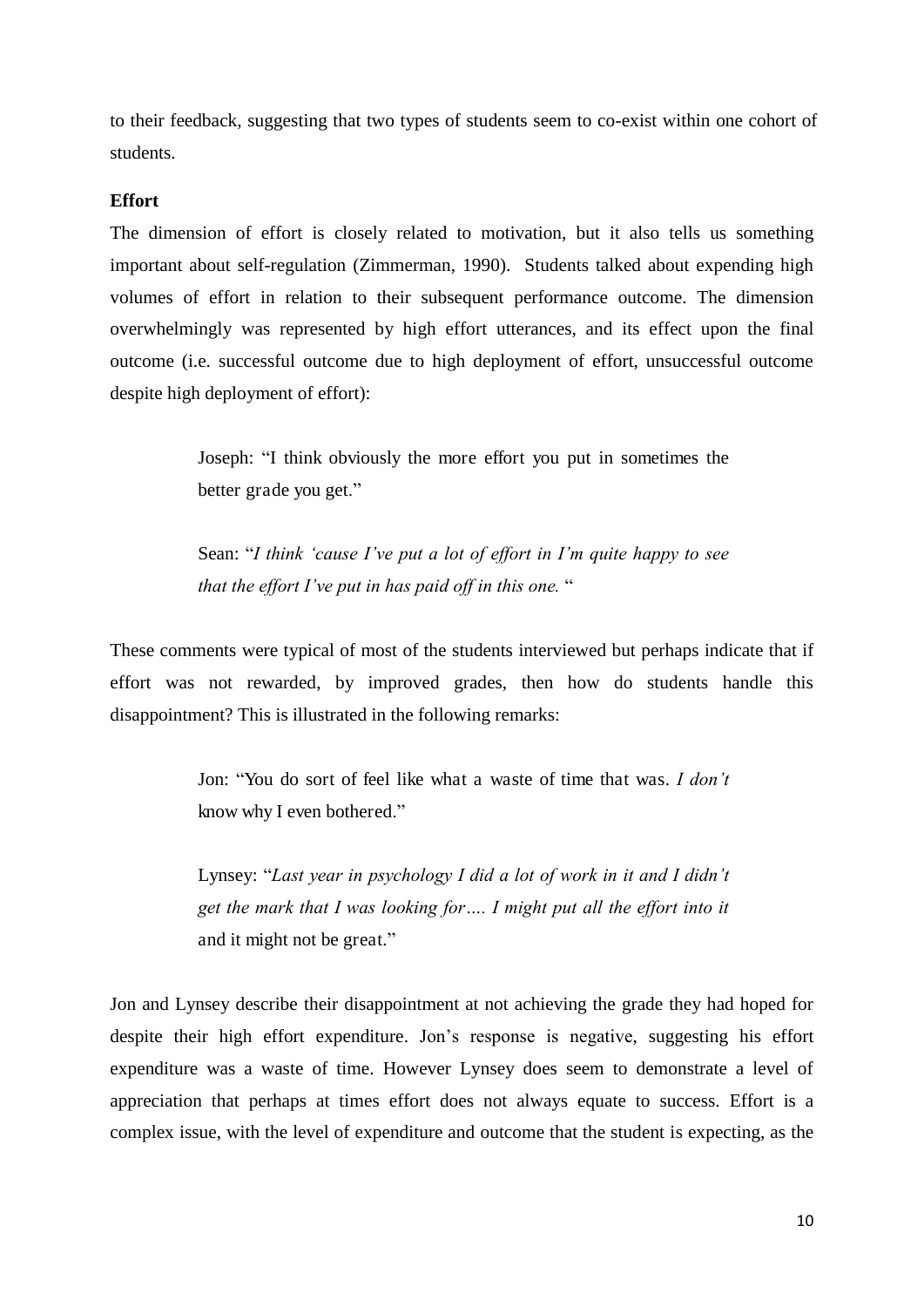deciding factor, suggesting that some students are extrinsically rather than intrinsically motivated (Brown, 2007).

#### **Competence**

The broad dimension competence, revealed an interesting insight into students' preconceived ability conceptions. Within this dimension three-second order themes were evident; i) negative effect of low perceived competence, ii) high perceived competence and iii) perceived competence affected by feedback received. The first two-second order themes highlight the students' conception of their own ability, that is, many students reported low competence within certain types of assessment (exams for example) and high competence particularly in work they regard as 'good'. The students reported that the feedback affects their perceived competence level. For example, Ciara reported that when she receives 'bad' (negative) feedback it adversely affects her own perceived competence in the subject:

> Ciara: "*If I've got bad feedback I think I'm obv*iously not good at the *subject. Basically if the tutor's saying I'm not good at it then obviously I think I'm not*."

Ciara interprets this isolated example of feedback in a very negative manner resulting in a lower conception of ability, which may be connected to feelings of self-efficacy. Bandura (1986) described this as 'people's judgments of their capabilities to organize and executive courses of action required attaining designated types of performances' (p. 391). This is concerning as it suggests her ability conceptions override thoughts related to improvement in future assessments.

Conversely, it appears that positive feedback can increase a student's conception of their own ability and affirms self-belief:

> Sean: "*It's actually made me think 'actually I can do this', instead of thinking 'I did all right'. I need good support, someone to tell me '*yes you actually can do it.*'* They obviously believe that I can do it, which is kind of pleasing for me. "

Both Sean and Ciara's comments suggest that a lecturer's opinion of their work carries a huge amount of weight, affecting their feelings of academic competence.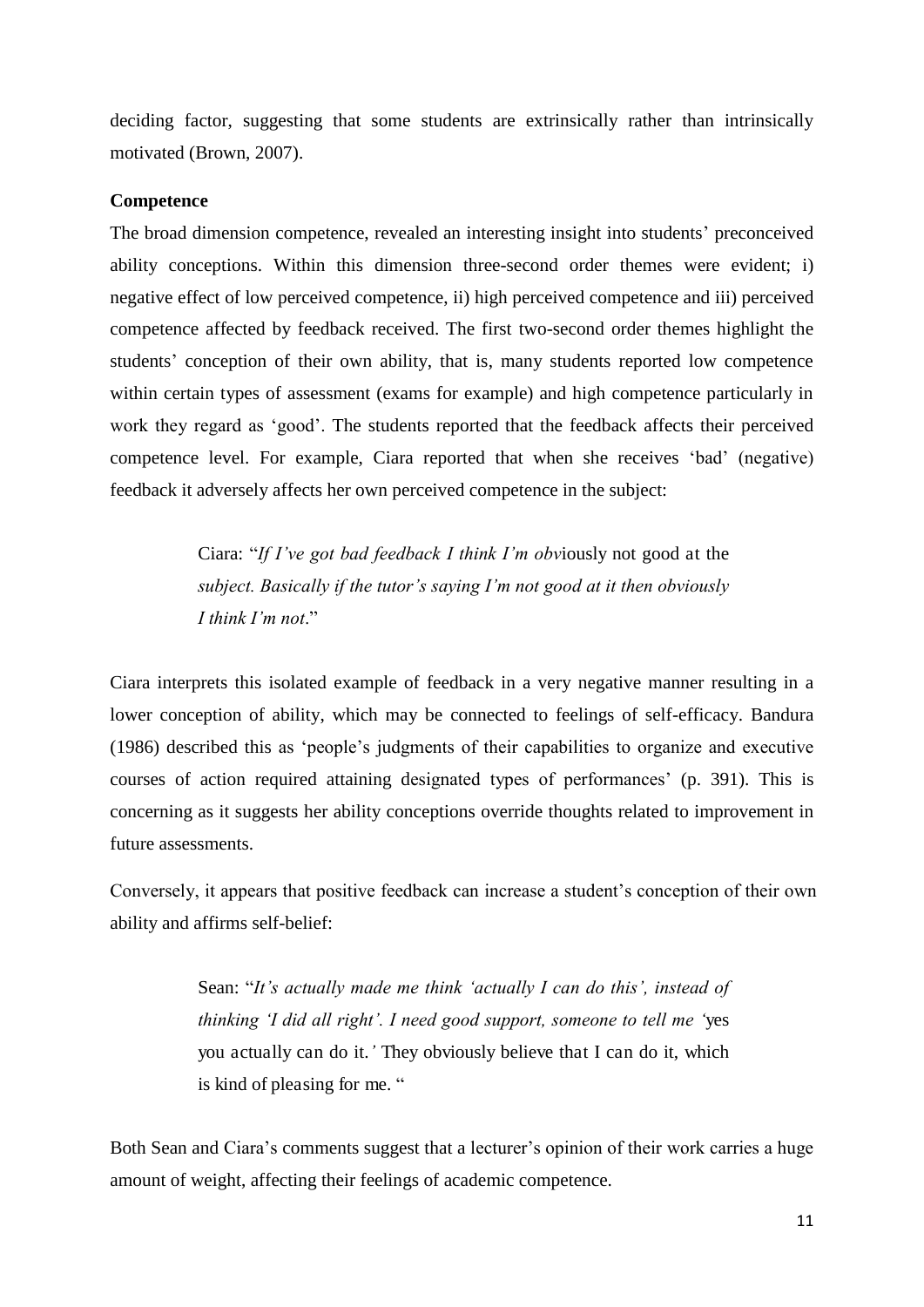#### **Lecturer**

This dimension highlights the importance the students attached to their lecturer and/or lecturers. Students talked about how the lecturer interacted with the students and how they were responsible for generating and giving feedback to them. The students seemed to either 'use' the lecturer for assistance or ignore this source of support. Secondly, students also reported utterances related to their understanding of the lecturer's feedback.

Students talked about the lecturer as a support mechanism that they access mainly for advice and clarification of the feedback they have received:

> Ciara: "You co*uld make an appointment and go and see him and he'd give you your work back and he'd go through it with you. I think I've*  made more appointments to speak to tutors this year than I have in the whole of last year."

> Lorna: "Especially with the feedback as *well, 'cause a lot of time I*  make appointments to go back and ask why I did do so well. If you go *back and ask for advice on it they'll go into more detail and explain*  where you could do better."

Students discussed seeing the lecturer as a matter of course once they had received their work back. They would seek clarification of feedback and in some circumstances seek further feedback from the lecturer about how to improve next time. Some students though, such as Laura, indicated that they would seek out their lecturer to query their mark. This seemed to focus mainly upon times where students felt they had not been awarded the grade they were expecting:

> Laura: "If I am unhappy with the mark then I probably would go and see them. I guess if I had got below a C I would have wanted to see him as I would have been gutted."

Interestingly, some of the students did not routinely use the lecturer for assistance even though, as Jon suggests below, they know that they would benefit if they did: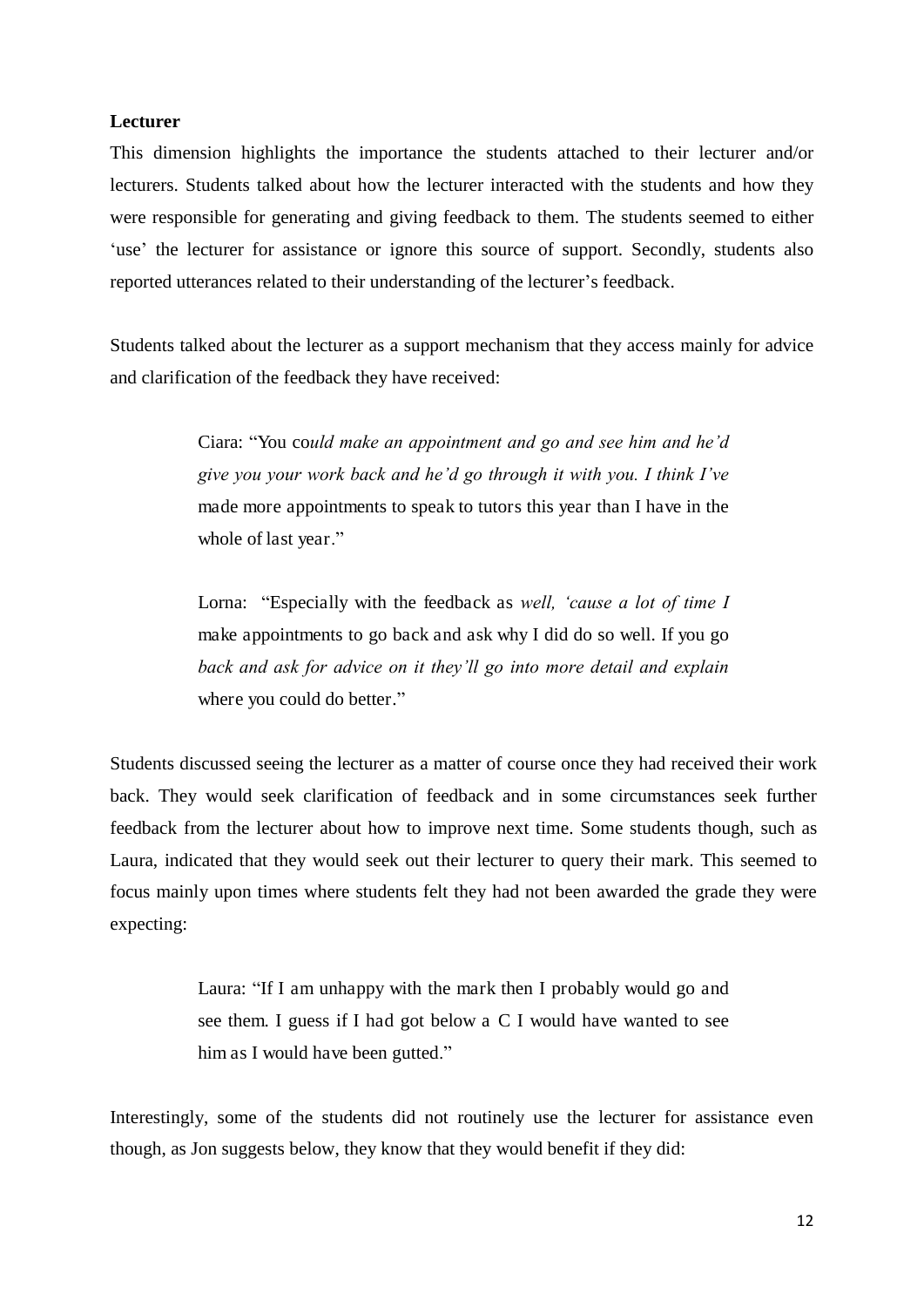Jon: "I should reall*y go and speak to the tutor but I don't tend to*  speak to the tutors about it, I try and do it myself really, which I *shouldn't. I just think it's a lot of time and stuff, especially 'cause I*  work outside of university as well."

Jon appears to be very aware of the support network, but for his own reasons (which may be due to his other commitments) does not make use of it. Of course if the student feels they are doing well enough, they may not feel they need to bother:

> Laura: "*I don't really, as if I* have been to see them with a draft and *then I am happy with the mark I don't tend to bother. If I have got a*  high B or and A, *I wouldn't be like '*ahh why have I got that*?'* I *suppose I wouldn't go and see the tutor and say like '*ooh what did I do right kind of thing?'"

Laura appears to think if she is doing well further feedback cannot be offered by the lecturer. This seems to conflict with what some of the students have expressed earlier in this paper, especially with regard to improvement related feedback on good work.

Students' understanding of the lecturer's feedback was also discussed. In the case of Jon a further reason why he doesn't go to see the lecturer relates to not understanding the language that the lecturer has used, this is especially the case if he has done well:

> Jon: "*Sometimes I'm thinking 'hang on, I've done that right. Some of the words I'm like oh my God, I don't know what that means I'm just*  going to leave that.'"

Why is it that some students access the help that is made available and some do not? Perhaps one reason may lie in students' perceptions of variation between lecturers:

> Wilma: "It makes me realise what they like and therefore keep that in my next essay and d*on't change my style of writing if they like it. It is*  important to know what each lecturer wants."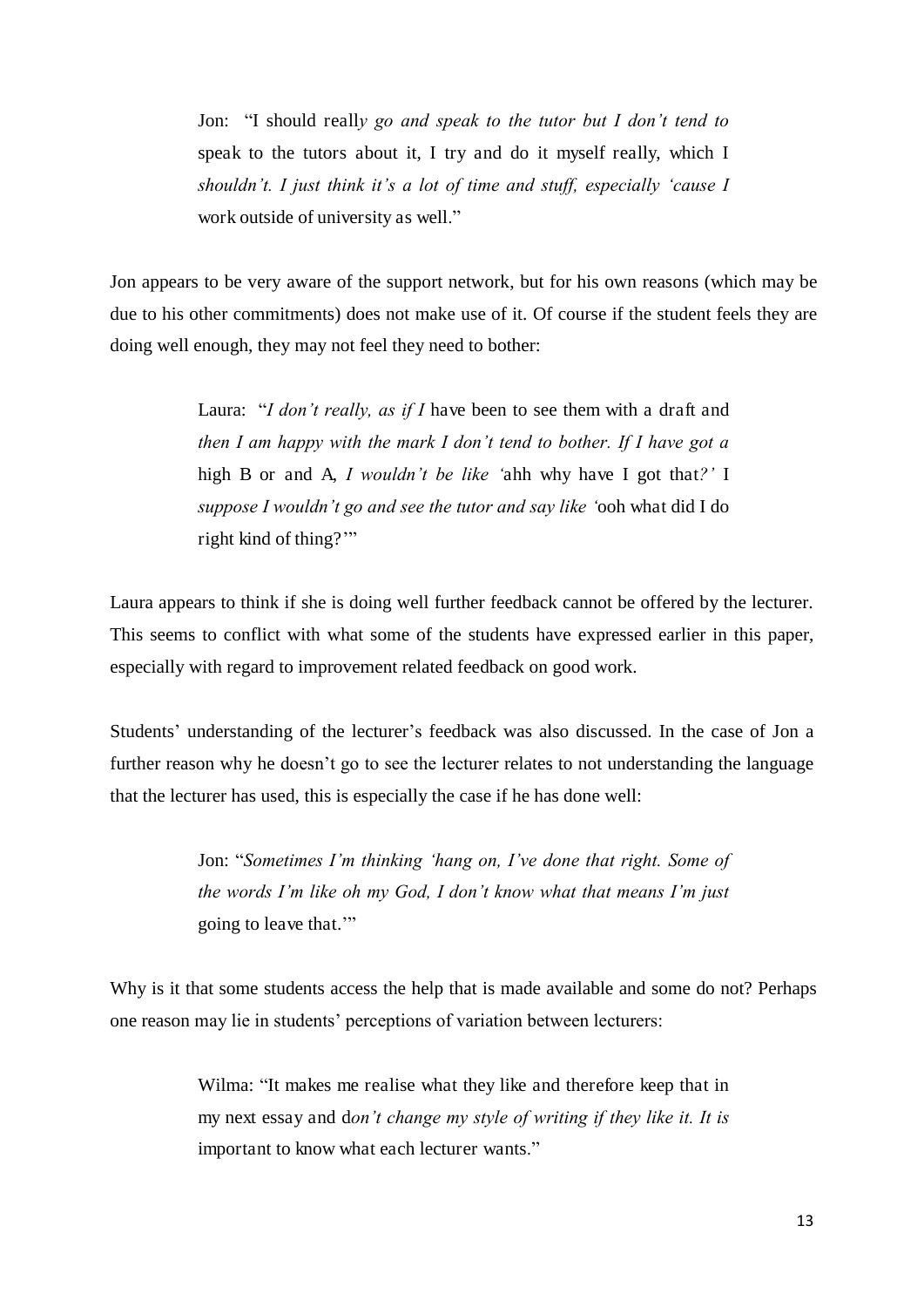Wilma suggests that understanding what certain lecturers like and dislike is a strategy for success for some students. This may have links with the strategic approach to learning as identified by Entwistle (2000) where the aim is to do what is necessary to get as high a grade as possible. Overall it was not clear why students might be reluctant to see the lecturer as an important resource to help them with their assignments, but it confirms our earlier work (Norton & Pitt, 2009) and may well be a complex interaction between this and other dimensions, which in turn may possibly be idiosyncratic to individual students.

#### **Next Assessment**

The next assessment was discussed in relation to; i) taking a positive from a negative, ii) focus of improvement in the next assessment. Taking a positive from a negative demonstrated how overtly negative feedback could be used in a productive manner for the students' next assessment. This relates to what students said about motivation, particularly those who were able to react positively to negative feedback:

> Jack: "The feedback made me realise my weakness but also the fact that with the right preparation I could do it right."

> Wilma: "*I was disheartened but at the same time I decided I'm taking more time and starting everything a lot earlier to make sure I'm not*  getting another D."

Both Jack and Wilma highlight positive responses to feedback that they initially found discouraging by planning to take quite specific action (for Jack this was better preparation; for Wilma, it was to start work earlier). Both students are thinking about not making the same mistakes again and almost making up for the disappointment of the previous assessment in the next assessment.

Focus of Improvement in the next assessment appeared to be rather individualised. Students reported directly what they were planning upon taking from the feedback they had received in both the 'good' and 'bad 'work and most crucially how they would act upon it in the next assessment. Simon and Emma both discuss their strategies for utilising feedback in the next assessment: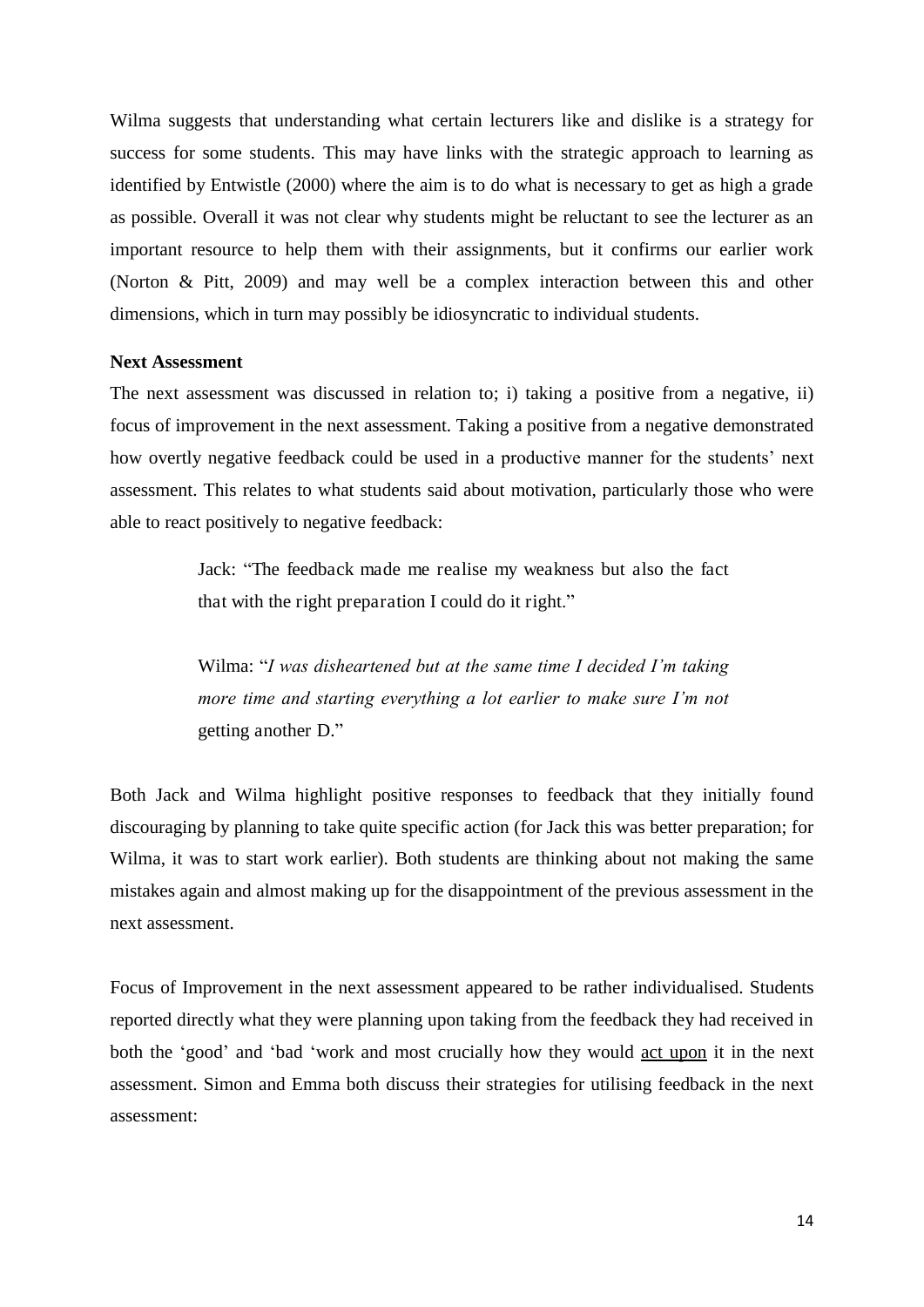Simon: "It made me think about the other future assessments that I had and sort of gave me guidelines of the direction that I needed to work towards. "

Emma: "I always read over my last essay before I start a new essay so that I know where I went wrong before."

The next assessment is at the forefront of their minds when they are processing the feedback. However, what is not clear is exactly how they will use it.

#### **Type of Feedback**

This dimension relates to the students' views on the varied types of feedback experienced. The scope of the discussion was wider than the written feedback they brought with them. Two types of feedback were discussed; one-to-one verbal feedback (usually in the lecturer's office) and written feedback (usually on the script itself).

One-to-one verbal feedback constituted a face-to-face meeting with the lecturer to discuss the written feedback. The merits of this split the interviewees, with some students preferring oneto-one feedback than purely written feedback:

> Mark: "For me having one-to-ones with tutors is a lot better than having a piece of paper because there could be something the tutor *writes, I don't understand. I can go away with a clear mind knowing what I've got to do*."

Verbal feedback is valued as it enables the students to clarify misunderstandings and gaps in knowledge instead of potentially mis-interpreting the written feedback in isolation. Written feedback was perceived both positively and negatively. Many students indicated they preferred this method over a one-to-one, as the feedback is always there and they may forget the one-to-one meeting:

> Wilma: "But sometimes you forget what they say for the next *assessment and then you're stuck… 'cause then I can look at the*  feedb*ack . Where I'm going wrong and on assessments seeing the*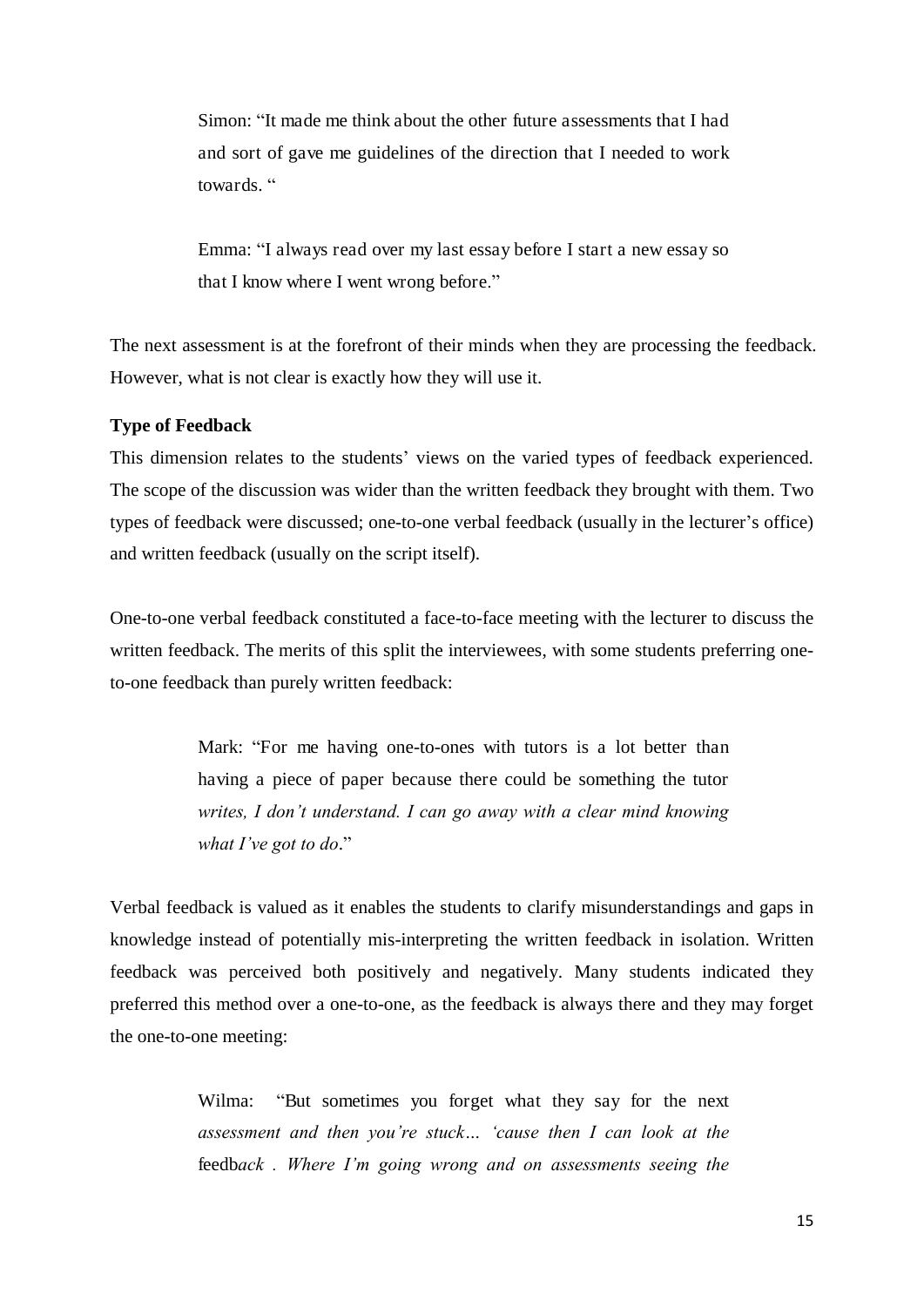*actual essay that you've done and then with their comments. If you had their comments throughout the essay you'd realise them more. I want*  to see my actual work, where it is I went wrong so I can improve."

Wilma feels the written form of feedback allows her to access the feedback to specifically related points within her work where she has 'gone wrong'. This terminology is interesting in itself as it suggests a student perhaps with an inchoate conception of learning where knowledge and understanding are seen as polarities of right and wrong (Saljo, 1979). When feedback was written, some felt it was insufficient leading to a feeling of disheartenment:

> Ciara: "*It's just the lack of feedback, you just think they're not*  bothered, why should I be bothered type of thing. "

Within this dimension the usability of feedback, when their work had been 'good' was discussed. Kathy reported that for 'bad' work she receives a comprehensive list of improvement related points but for 'good' work this was not the case:

> Kathy: "*For the bad you've got a list of bad points so they really are highlighted. Whereas if they're* good you just have maybe one or two, *in the bad you've got maybe six, seven, eight.* "

This is also the case for Sean whose expectations for feedback were not met as he regards feedback as something which is designed to help him improve regardless of the grade awarded:

> Sean: "I was expecting maybe half a page saying what I could do to improve on. A bit more feedback from them to improve to maybe get a higher mark."

This dimension shows that students may favour one type of feedback over another and not all of them agree on the most effective type. What tends to unify them is a desire to receive feedback, which helps them to improve, regardless of the grade they are receiving.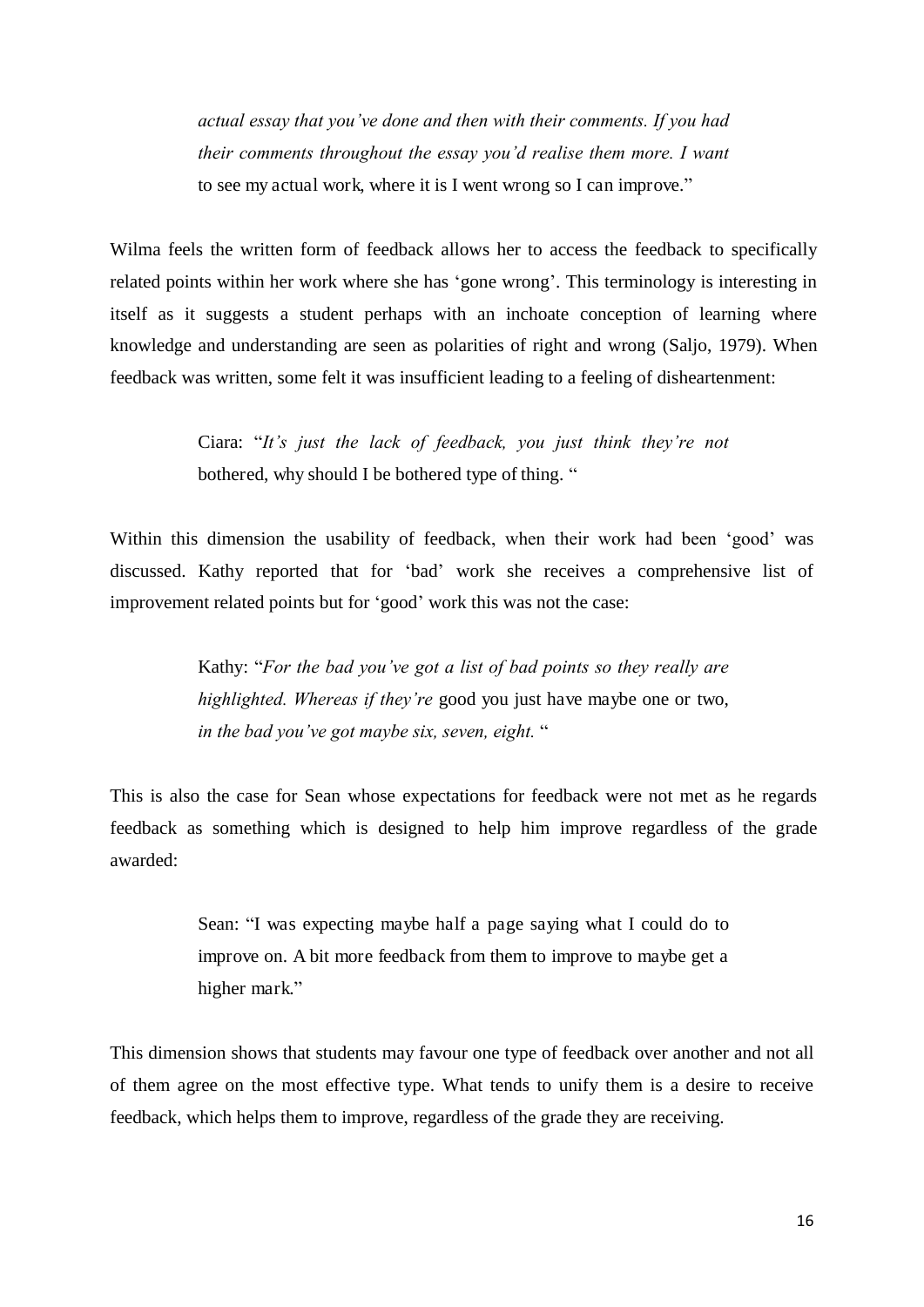#### **Confidence**

Confidence reflected how the feedback received either reduced or increased the student's confidence level. Negative feedback (which may be the mark itself rather than any written comment) tended to decrease confidence which then might continue forward to the next piece of work:

> Lynsey: "*If I didn't do well in* it, then I would have been you know, *lower in confidence. If I didn't do well in that I wouldn't have been*  confident going into doing the next piece of work. I do psychology now *and I'm not loving it! I think that is from that mark, that it annoys me*."

Lynsey's experience suggests a certain degree of longevity being attached to one instance of poor work. She feels that her confidence has been reduced impacting upon her approach to the next assessment and her enjoyment of the subject.

The other side of the coin is that positive feedback tends to increase confidence level:

Jon: "I felt the feedback I got was quite positive and it gave me a bit of *confidence. It made me think 'hang on, if I've done well in this there's no reason why I can't do well in the last thing'. It spurred me on to do*  more revision and be confident about it and overall it paid off. A good *bit of feedback does improve it quite a lot because I'm like oh God I've*  done something right for a change. "

Jon relates his confidence level to current assessment performance. Jon is not used to doing well, the feedback affirms good performance and perhaps this confidence boost could help him in the next assessment. However, what is not clear from this study is how exactly confidence mediates or even mitigates a student's processing and subsequent utilisation of the feedback they have received.

#### **Grades**

The analysis within this study suggests that students have differing approaches to interpreting grades alongside the feedback they receive. The data suggested three separate areas; i) feedback taken on board (whilst received alongside the grade), ii) grade more important than feedback and iii) negative effect of low grades.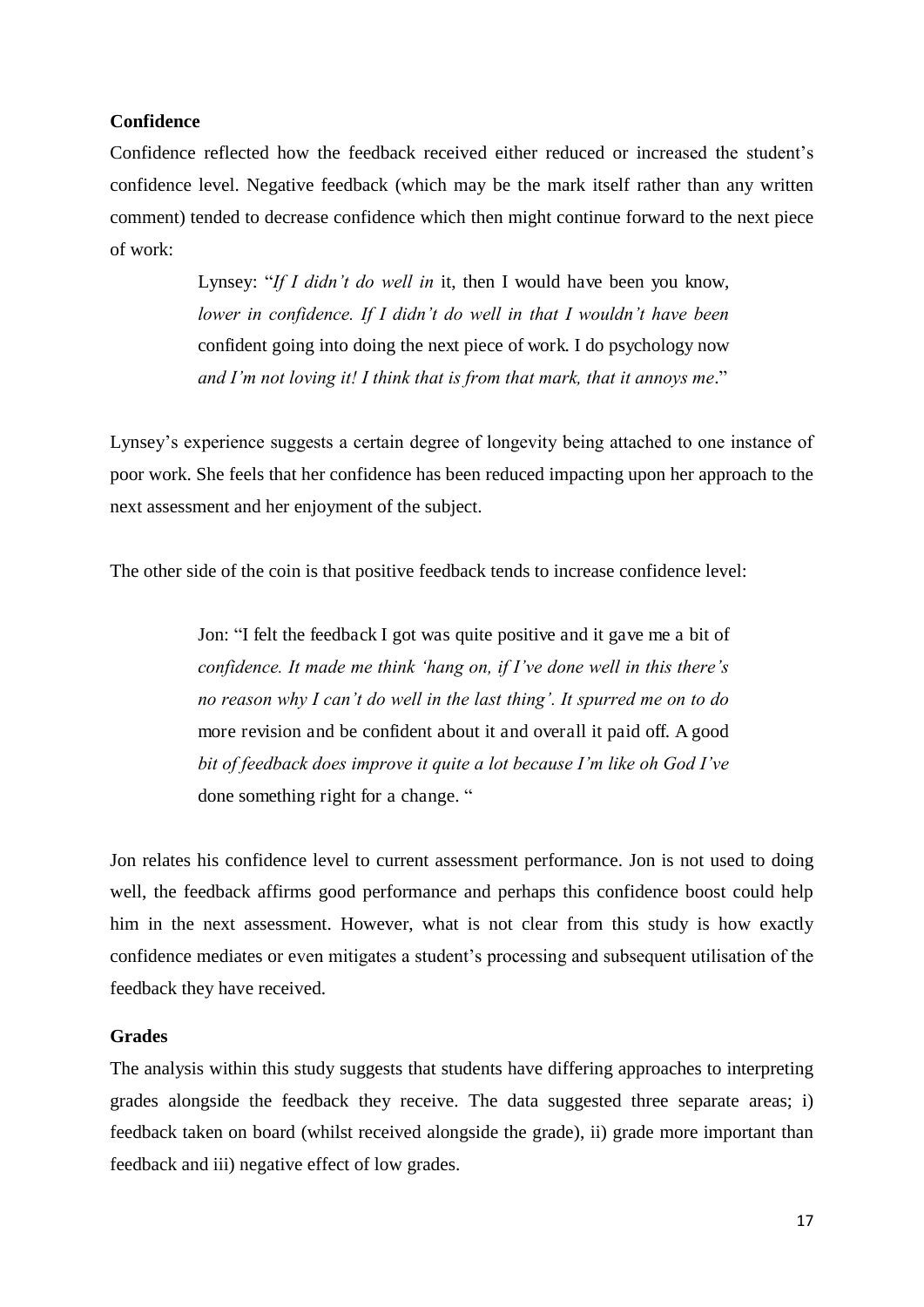The area of 'Feedback taken on board', regardless of the grade awarded, suggested that some students were able to disassociate themselves from emotional reactions relating to the grade outcome positively act upon the feedback:

> Simon: "The feedback I suppose because the grade is just the grade, *it's* what comes with it. Knowing what you have done well can make you feel better than the actual grade awarded. Obviously the grade was good but it was the feedback that showed me why it was good."

Joseph further revealed that even within a good piece of work the feedback can explain how to improve further still next time:

> Joseph: "Even doing so well you still want to know where you have gone wrong. "

The term of 'going wrong' is again expressed here, which suggests that more than one student in this small sample has an undeveloped conception of learning. This is surprising given that they were all third year students at the time of their interviews, but perhaps it is indicating something about the tone and content of the feedback messages themselves and a model which sees feedback as telling, a one –way message from lecturer to student (Sadler, 2010).

However, some students did report that the grade was more important than feedback itself:

Ciara: "*If I've done well then I don't pay as much attention than if I've*  done really bad *on it."*

Ciara suggests that the grade outcome might mitigate how the feedback is interpreted and more importantly acted upon in the future.

The negative effect of receiving low grades, acknowledged the emotional effect that receiving a low grade had upon the students:

Simon: "The grade itself was disheartening."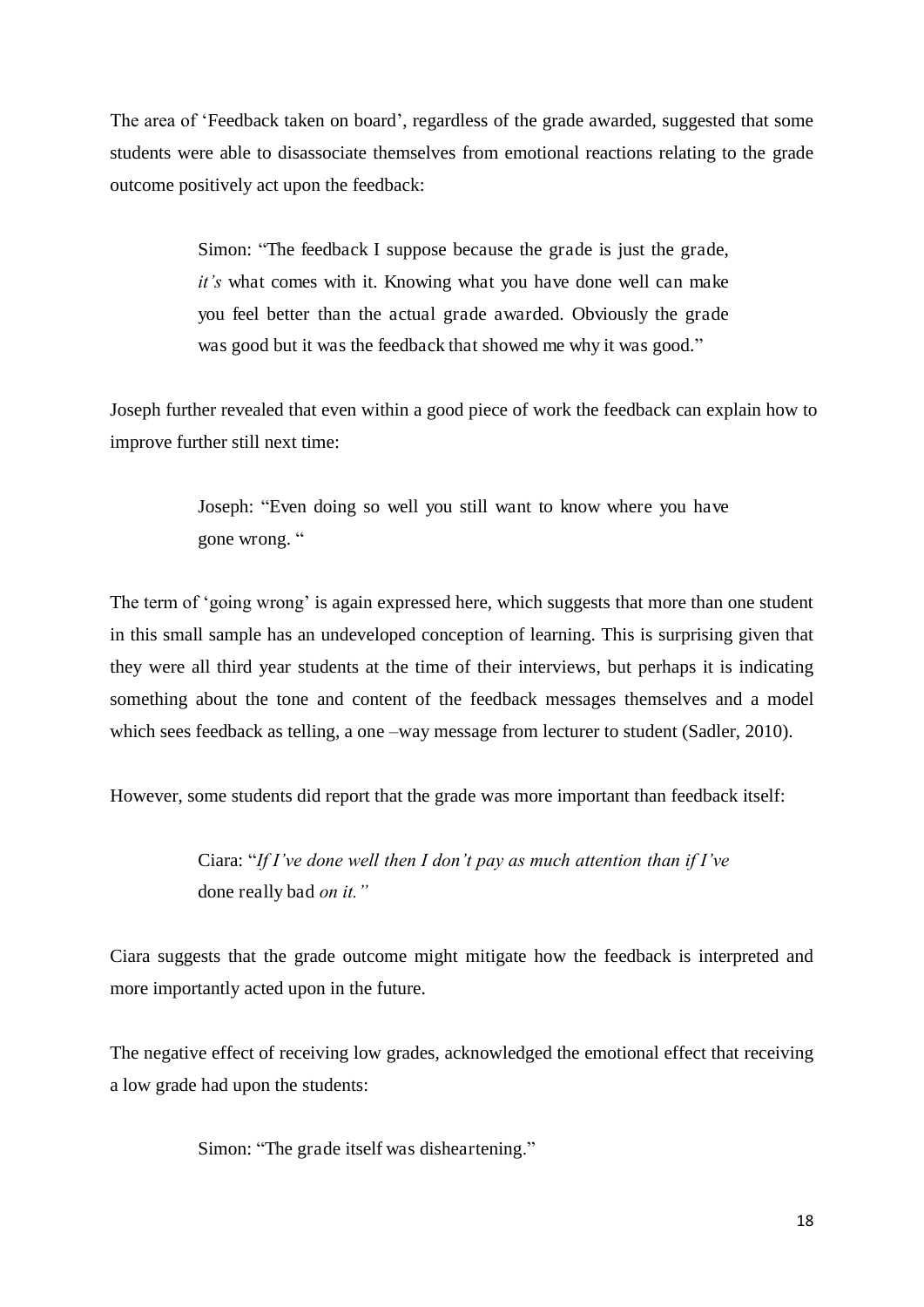Kevin: **"**I was disappointed as I have never got a grade that low before."

It is important to note here that this was not a common reaction even though all the students did bring along to the interview work, which they regarded as 'bad'. This in itself is an interesting finding as it suggests that low grades are not as demotivating as would be expected, which leads us back to the power and influence of the accompanying feedback comments.

#### **Discussion**

This interview study was designed to find out how students understand and respond to feedback by asking them to reflect on self-selected pieces of work that represented examples of what they identified as 'good' and 'bad' written work. This approach had three main advantages. Firstly it enabled students to reflect in a structured way on feedback they had been given in the past, so they were able to consider their reactions from a more dispassionate perspective, than had they been asked at the time they got their marked work returned. Secondly, asking the interviewees to select an example of work they identified as good and bad meant that they had further time to reflect not only on feedback but on their written work in general. Thirdly (although not specific to this study), the fact that the students who took part were self-selecting suggested that they were interested in exploring feedback further. It is within this context that we discuss our findings.

Our main finding is that the students in this study seemed to be at differing levels of emotional maturity. This is particularly interesting given all the students were in their third year as undergraduates. While some reported adaptive skills in reacting to and using feedback, many reported maladaptive behaviour when things did not go well. For example it appeared that in some aspects such as receiving negative feedback, and/or low grades, students can react either positively or negatively. What makes a student react in either way is less easy to ascertain from the interview data but there are suggestions from the literature that it may be a combination of factors such as emotional maturity, self-efficacy and motivation interacting in a complex way. Such findings seem to corroborate with those of Nash et al (2015) and Kahu et al (2015). This may be underpinned by the students' pre-conceived conception of achievement level which then affects their feedback processing capability (Kahu et al, 2015). These findings support the notion that in feedback situations a student can experience positive feelings such as appreciation, gratitude, happiness and even pride;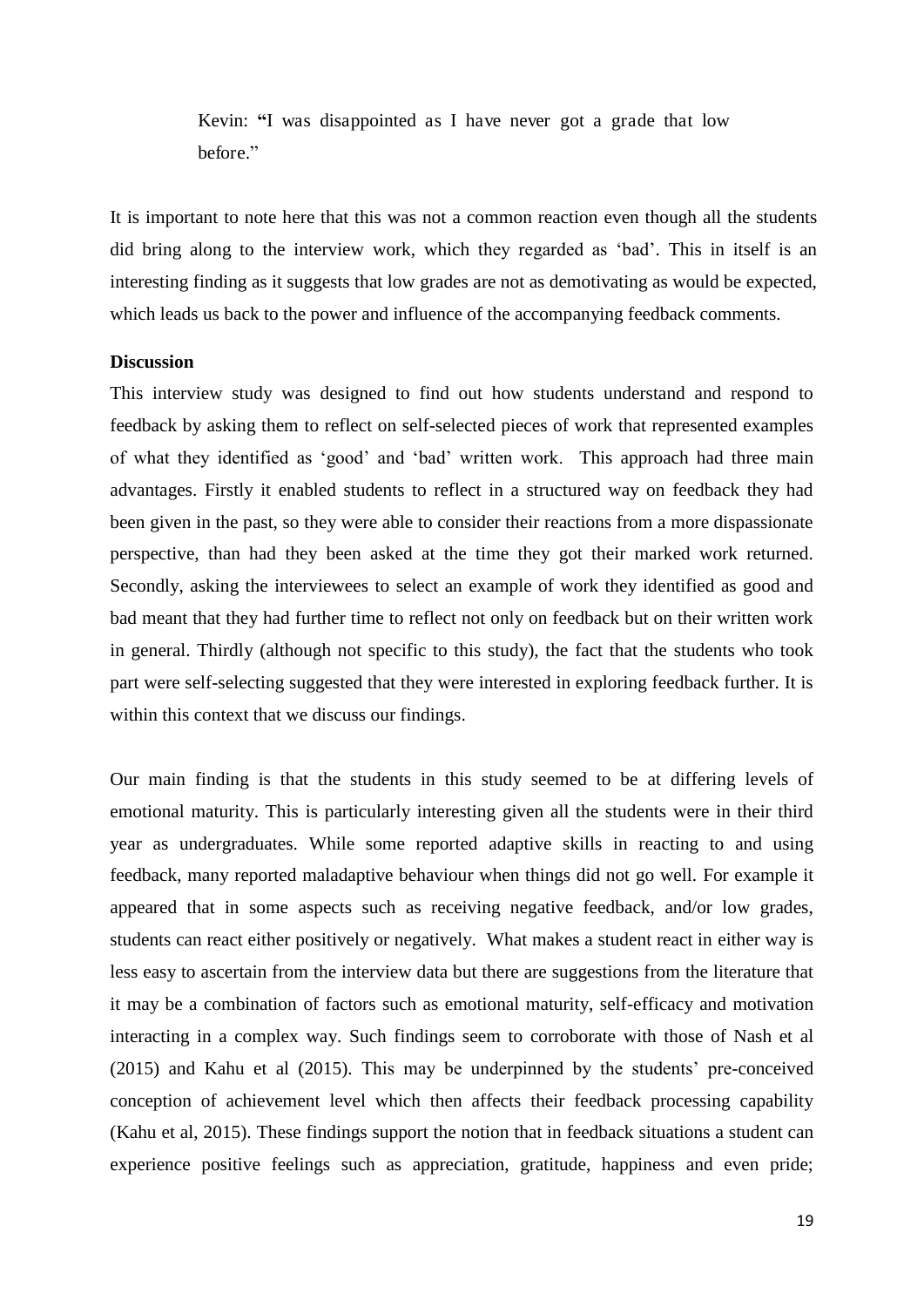however, equally such situations can produce negative emotional reactions such as anger, frustration and fear (Rowe, 2011).

Our findings also appear to suggest that emotional maturity underpins the processing of grades, coupled with a student's pre-conceived concept of what constitutes a good grade or a bad grade for them internally. This again is a complex relationship and although inferred in this study, it does require further research to understand firstly what impact the predetermined conception of achievement level has upon the student's feedback processing capability. Secondly, the concept of emotional maturity or the ability to control one's own emotions in times of disappointment also needs to be factored into any potential understanding. The students within this study seem to be at differing levels and some reported adaptive skills but in the main many reported maladaptive behaviour when things did not go well for them. More interestingly the findings in this study corroborate with Boud & Falchikov's (2007) suggestion that students' cognitive processing could be impaired by their emotions. In this regard this seems very apparent with regard to feedback cognitions in particular. The role that emotions play within this complex situation needs to be further explored, especially with regard to the impact that emotional processing has upon the students' ability to process, comprehend and utilise feedback. What initially seems to be emerging from this study's findings is an interaction between grade expectation and emotional maturity.

Finally, in an effort to minimise what we have termed as 'emotional backwash', lecturers might wish to follow principles such as those put forward by Mandhane et al (2015), for example, who suggest that for feedback to be effective it needs to focus on the performance and not on the individual; should be clear and specific; delivered in non-judgmental language; should emphasize positive aspects; be descriptive rather than evaluative; and should suggest measures for improvement. Our findings, however, suggest that such principles may be too simplistic and what is needed is a deeper consideration of how cognitive, emotional and behavioural characteristics interact to present individual differences in students' reactions to and subsequent use of feedback. In particular we would argue that emotional reactions are particularly powerful mediators of behavioural responses and future intentions, a conclusion that supports recent literature (Harrison et al, 2015).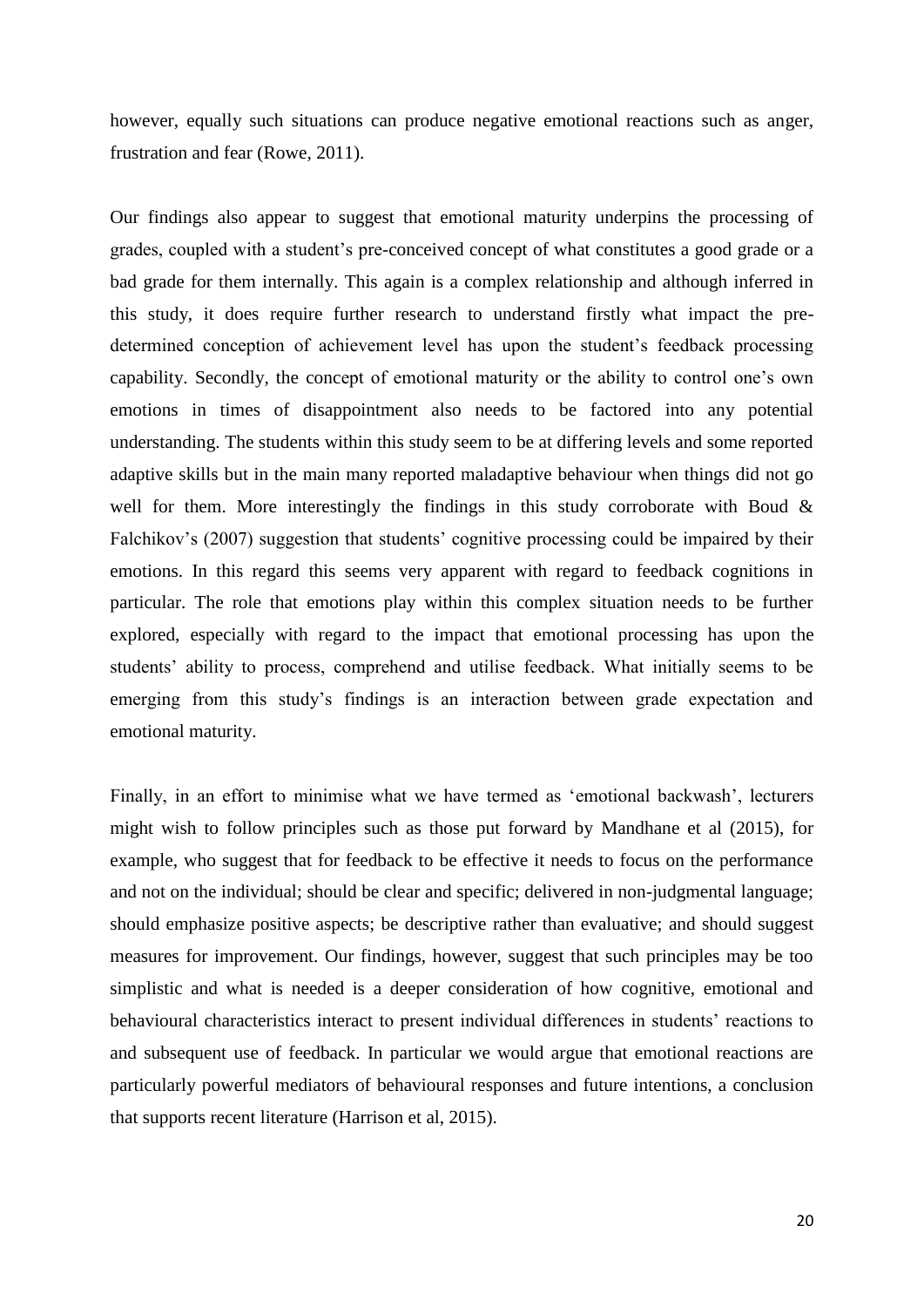#### **Conclusion**

The main finding of this study is that it highlights the complex and interrelatedness of constructs within the assessment and feedback realm. However, the study has certain limitations; it was carried out with a small sample restricted to pre-determined questions the authors had constructed relating to the literature. Further the material on which the interview was based was determined by the work that the student chose to bring with them which might have had a biasing effect. Nevertheless, the implications of the findings are of value for both research and practice. In terms of research, understanding more about the details of how positive feedback works to positively motivate students' subsequent assessment approaches would provide knowledge that could be used to shape how feedback is constructed by academic staff. Further, the dichotomous nature of the interviewees' responses, with respect to the importance of grades indicates that it is not simply a matter of the grade influencing how, or even whether, the student will pay attention to the feedback, but there is a more nuanced process whereby the students' predetermined grade expectations also seem to affect their subsequent processing of feedback. This is an important finding given that previous literature has reported that some students are only concerned with the grade outcome rather than any improvement in the next assessment related feedback (e.g. Carless, 2006; Weaver, 2006).

The research reported here adds to the recent literature that considers emotional reactions to feedback (e.g. Harrison et al, 2015; Shields, 2015; Small & Attree, 2015) and suggests that emotional maturity appears to underpin the processing of grades, coupled with a student's pre-conceived concept of what constitutes a good grade or a bad grade for them internally. Again, this is a complex relationship and although inferred in this study, it does require further research to understand how these different elements impact the student's feedback processing capability. Individual differences are difficult to take account of when practicalities mean that lecturers are often faced with giving feedback to large numbers of scripts in fast turnaround times. This qualitative interview study suggests, however, that when thinking about how to encourage students to act on feedback, we need to consider carefully the effects of students' emotional maturity and any unwanted 'emotional backwash'. This may mean encouraging students to be more feedback literate from the beginning of their studies.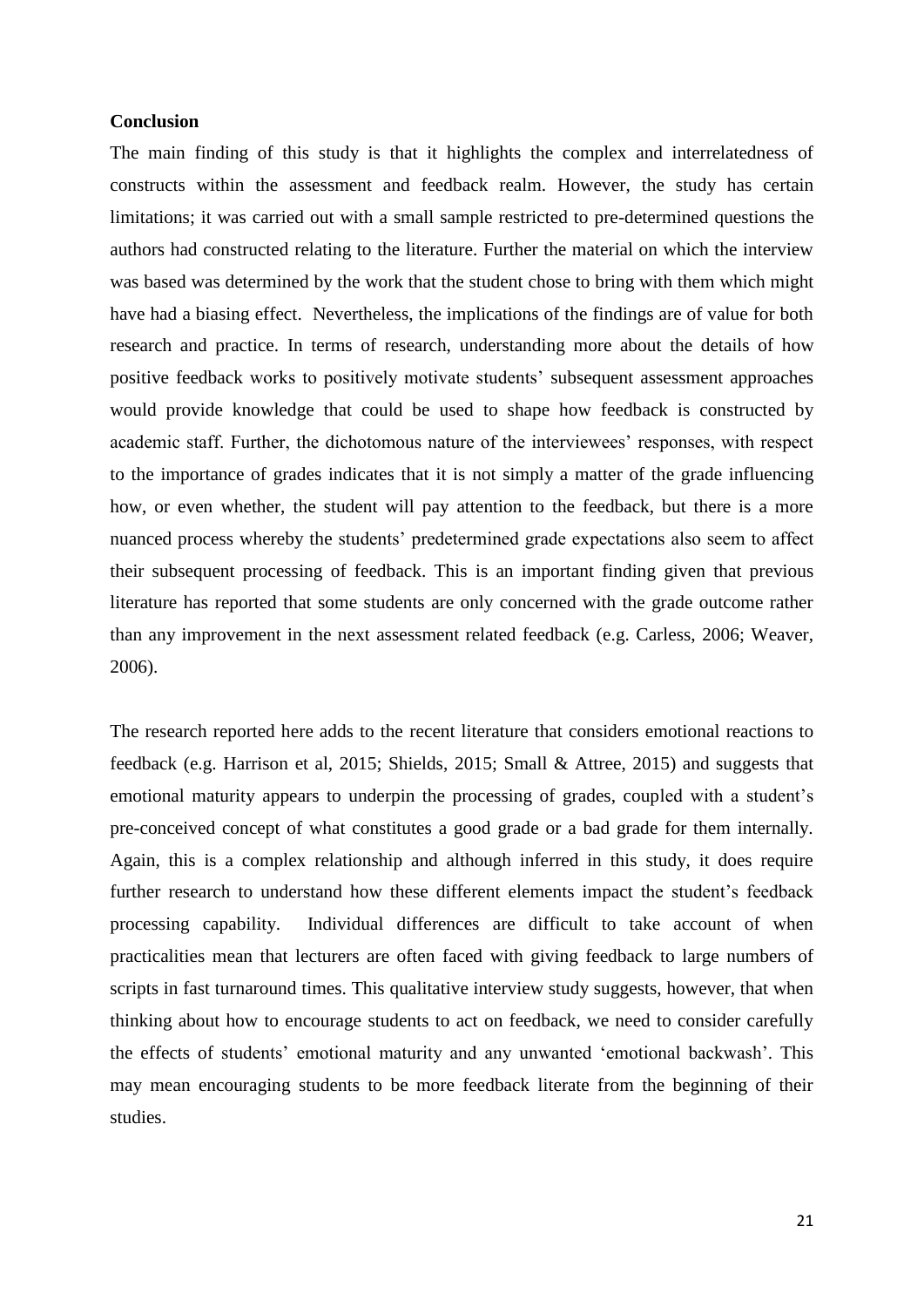#### **References**

Ajawi, R & Boud, D, (2015) Researching feedback dialogue: an interactional analysis approach. Assessment & Evaluation in Higher Education DOI: 10.1080/02602938.2015.1102863

Bailey, R. & Garner, M. (2010) Is the Feedback in Higher Education Assessment Worth the Paper it is Written on? Teachers' reflection on their practices. Teaching in Higher Education, 15(2), pp. 187-198.

Bandura, A. (1986) Social foundations of thought and action: A social cognitive theory. Englewood Cliffs, NJ: Prentice Hall.

Blair, A. & McGinty, S. (2012) Feedback-dialogues: Exploring the student perspective. Assessment & Evaluation in Higher Education, 38 (5) pp. 554-566.

Boud, D. & Falchikov, N (eds) (2007) Rethinking Assessment in Higher Education: learning for the longer term. London: Routledge.

Braun, V. & Clarke, K. (eds) (2006) Differing perceptions in the feedback process. Studies in Higher Education, 31, (2) pp.219-233.

Brockbank, A. & McGill, I. (1998) Facilitating Reflective Learning in Higher Education Buckingham : SRHE/Open University Press.

Brown, L. V. (2007). Psychology of motivation. New York: Nova Publishers.

Brown, R. & Carasso, H. (2013) Everything for Sale? The Marketisation of UK Higher Education London: Routledge and SRHE.

Carless, D (2006) Differing perceptions in the feedback process, Studies in Higher Education, 31(2) 219-233.

Crimmins, G., Nash, G., Oprescu, F., Liebergreen, M., Turley, J., Bond, R. & Dayton, J. (2016) A written, reflective and dialogic strategy for assessment feedback that can enhance student/teacher relationships, Assessment & Evaluation in Higher Education, 41 (1), pp.141- 153.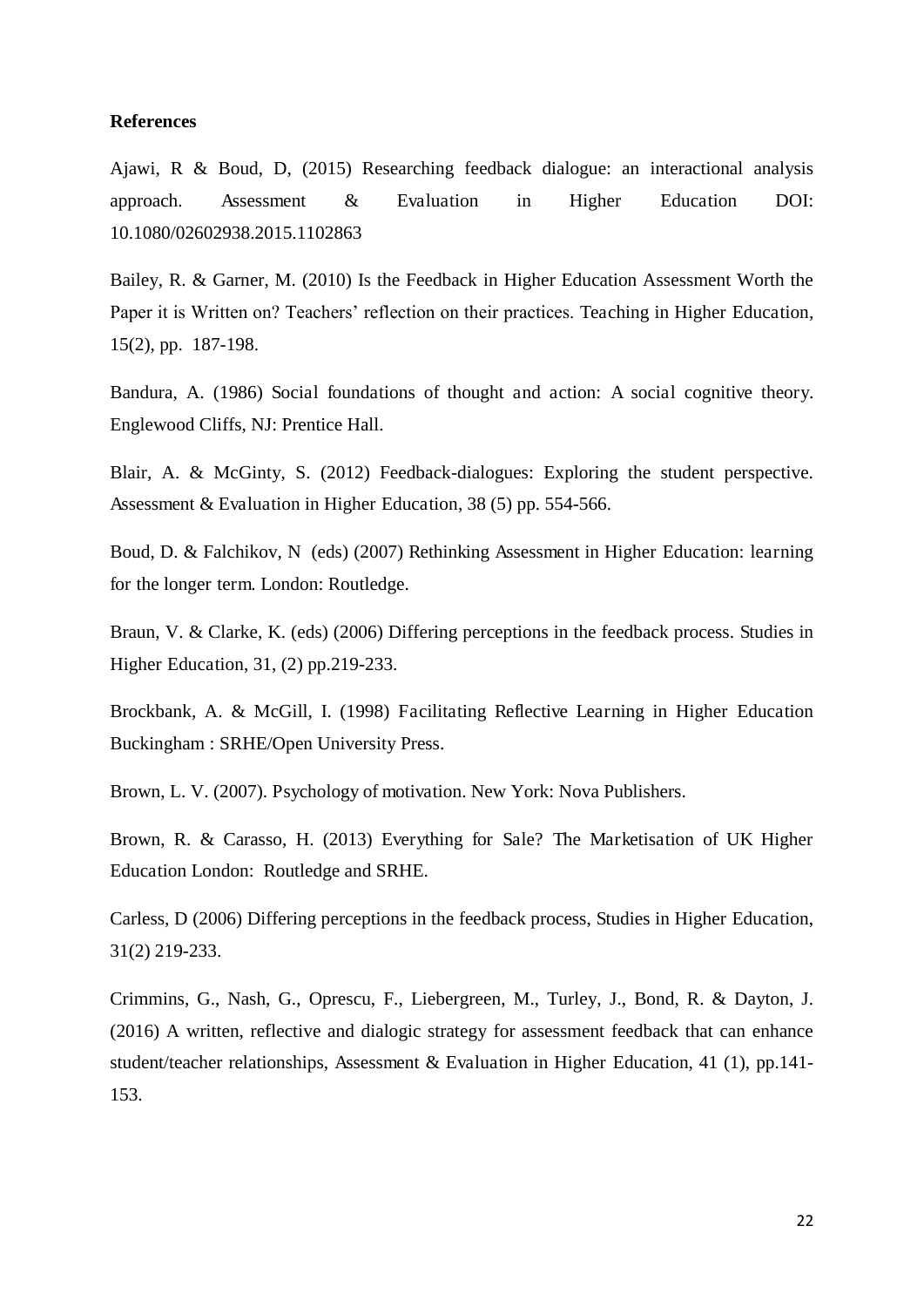Entwistle N. J. (2000) Approaches to studying and levels of understanding: the influences of teaching and assessment. In J. C. Smart (Ed.), Higher Education: Handbook of Theory and Research (Vol. XV) (pp. 156-218). New York: Agathon Press.

Harrison, C.J., Könings, K.D., Schuwirth, L., Wass, V. & van der Vleuten, C. (2015) Barriers to the uptake and use of feedback in the context of summative assessment. Advances in Health Sciences Education, 20(1), pp.229-245.

Hepplestone, S, & Chikawa, G. (2014) Understanding how students process and use feedback to support their learning. Practitioner Research in Higher Education, 8(1), pp.41-53.

Higgins, R., Hartley, P. & Skelton, A. (2001) Getting the message across: the problem of communicating assessment feedback, Teaching in Higher Education, 6(2), pp. 269–274.

Holmes, K. & Papageorgiou, G. (2009) Good, bad and insufficient: students' expectations, perceptions and uses of feedback. Journal of Hospitality, Leisure, Sport and Tourism Education 8 (1), pp. 85-96.

Hyland, F. (1998) The impact of teacher written feedback on individual writers, Journal of Second Language Writing, 7 (3), pp. 255-286.

Hyland, F. & Hyland, K. (2001) Sugaring the pill; Praise and criticism in written feedback, Journal of Second Language Writing, 10(3), pp. 185-212

Kahu, E., Stephens, C., Leach, L., & Zepke, N. (2015) Linking academic emotions and student engagement: mature-aged distance students' transition to university. Journal of Further and Higher Education, 39 (4), pp. 481-497.

Lipnevich, A.A. & Smith, J.K. (2009) I really need feedback to learn: Students' perspectives on the effectiveness of the differential feedback messages. Educational Assessment, Evaluation and Accountability 21(4), pp. 347–67.

Lizzio, A., Wilson, K., Gilchrist, J. & Gallois, C. (2003) The role of gender in the construction and evaluation of feedback effectiveness. Management Communication Quarterly, 16, pp. 341–379.

Maclellan, E. (2001) Assessment for learning: the differing perceptions of tutors and students. Assessment & Evaluation in Higher Education, 26 (4), pp. 307-318.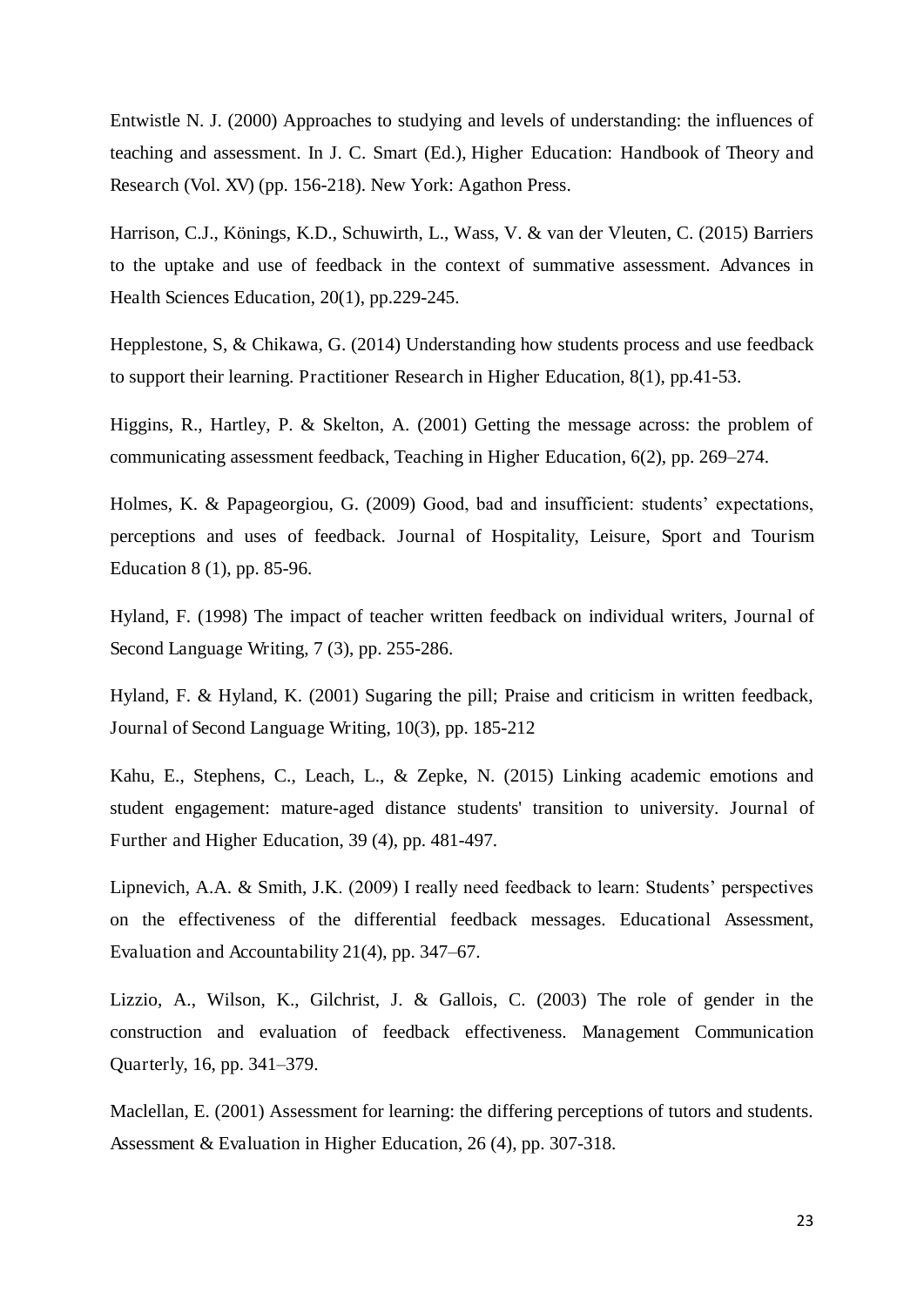Mandhane, N., Ansari, S., Shaikh, T. P. & Deolekar, S. (2015) Positive feedback: a tool for quality education in field of medicine. International Journal of Research in Medical Sciences 3 (8), 1868-1873. DOI:10.18203/2320-6012.ijrms20150293

Nash, G, Crimmins, G & Oprescu, F (2015) If first-year students are afraid of public speaking assessments what can teachers do to alleviate such anxiety? Assessment & Evaluation in Higher Education, DOI:10.1080/02602938.2015.1032212

National Student Survey results (2015)<http://www.hefce.ac.uk/lt/nss/results/2015/>

Nicol, D. J (2010) From monologue to dialogue: Improving written feedback processes in mass higher education. Assessment & Evaluation in Higher Education, 35(5), pp. 501–517.

Nicol, D. J. & MacFarlane-Dick, D. (2006) Formative assessment and self-regulated learning: A model and seven principles of good feedback practice. Studies in Higher Education, 31, pp. 199–218.

Norton, L & Pitt, E. with Harrington, K., Elander, J. & Reddy, P. (2009) Writing essays at university. A guide for students by students. London Metropolitan University: Write Now Centre for Excellence in Teaching and Learning. Whitmont Press. Also available at: <http://www.writenow.ac.uk/assessmentplus/documents/WritingEssaysAtUni-11.pdf>

Orsmond, P. & S. Merry. (2011) Feedback alignment: Effective and ineffective links between tutors' and students' understanding of coursework feedback. Assessment & Evaluation in Higher Education 36, (2), pp. 125–36.

Poulos, A. & Mahony, M. J. (2008) Effectiveness of feedback: The students' perspective. Assessment and Evaluation in Higher Education, 33, pp. 143–154.

Rowe, A. (2011) The personal dimension in teaching: why students value feedback. International Journal of Educational Management, 25(4), pp.343–360

Sadler, D. R. (2010) Beyond feedback: Developing student capability in complex appraisal. Assessment & Evaluation in Higher Education, 35, pp.535-550.

Saljo, R. (1979) Learning about learning, Higher Education, 8, pp. 443-451.

Shields, S. (2015) 'My work is bleeding': exploring students 'emotional responses to first year assignment feedback. Teaching in Higher Education, 20, (6),pp.614-624.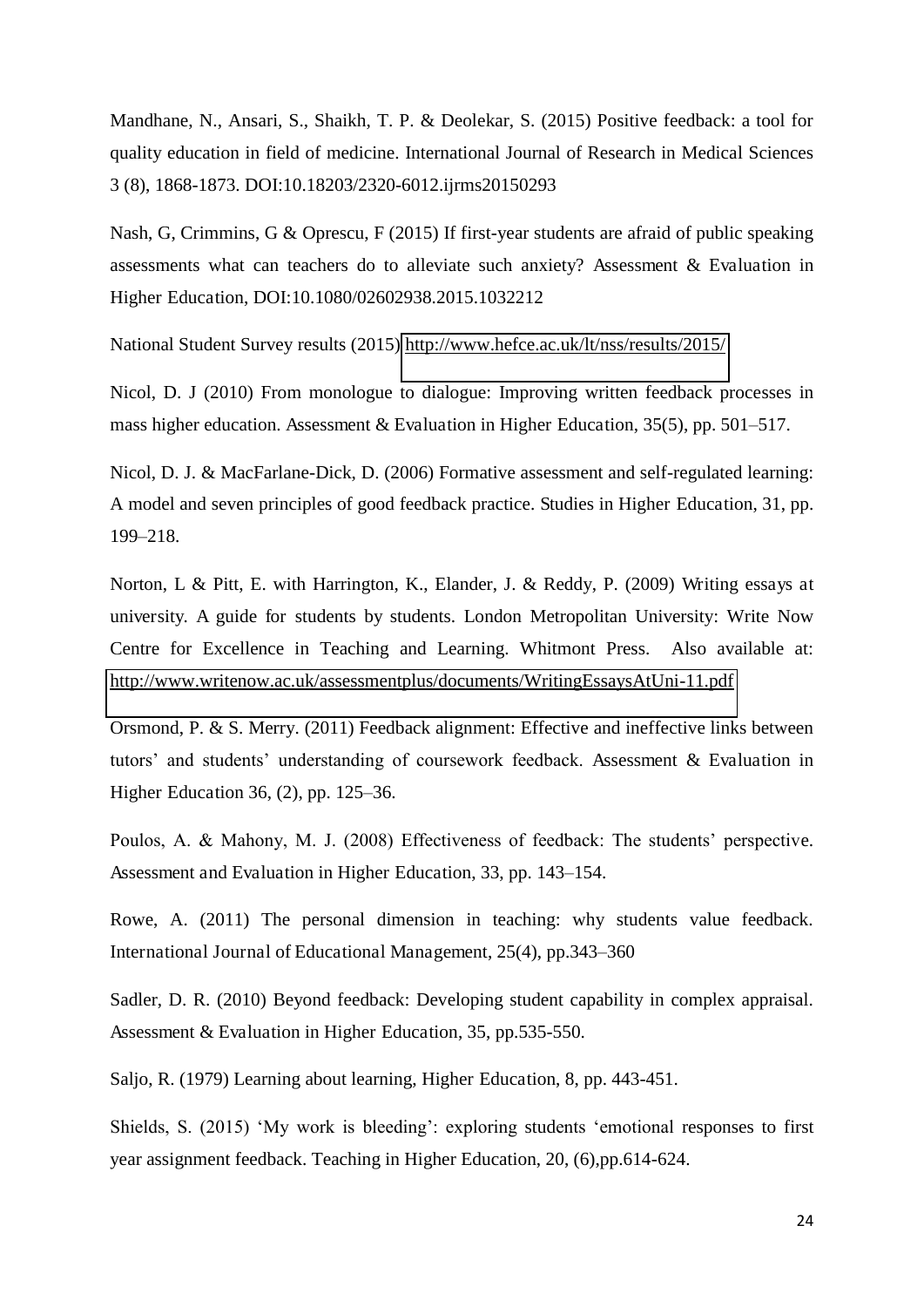Small, F.& Attree, K (2015) Undergraduate student responses to feedback: expectations and experiences. Studies in Higher Education, **DOI**:1080/03075079.2015.1007944

Spinks, S. (1998) Relating marker feedback to teaching and learning in psychology. In C.N. Candlin (Ed.), Researching academic literacies. Sydney, Australia: Macquarie University.

Tversky, T. & Kahneman, D. (1974) Judgment under uncertainty: heuristics and biases, Science, 185, pp.1124- 1131

Weaver, M. (2006) Do students value feedback? Student perceptions of tutors' written responses. Assessment & Evaluation in Higher Education 31, (3), pp.379–94.

Yang, M., and Carless, D. (2013) The feedback triangle and the enhancement of dialogic feedback processes, Teaching in Higher Education, 18(3), pp.285-297.

Zimmerman, B.J. (1990) Self-regulated learning and academic achievement: An overview. Educational Psychologist, 25, pp.3-17.